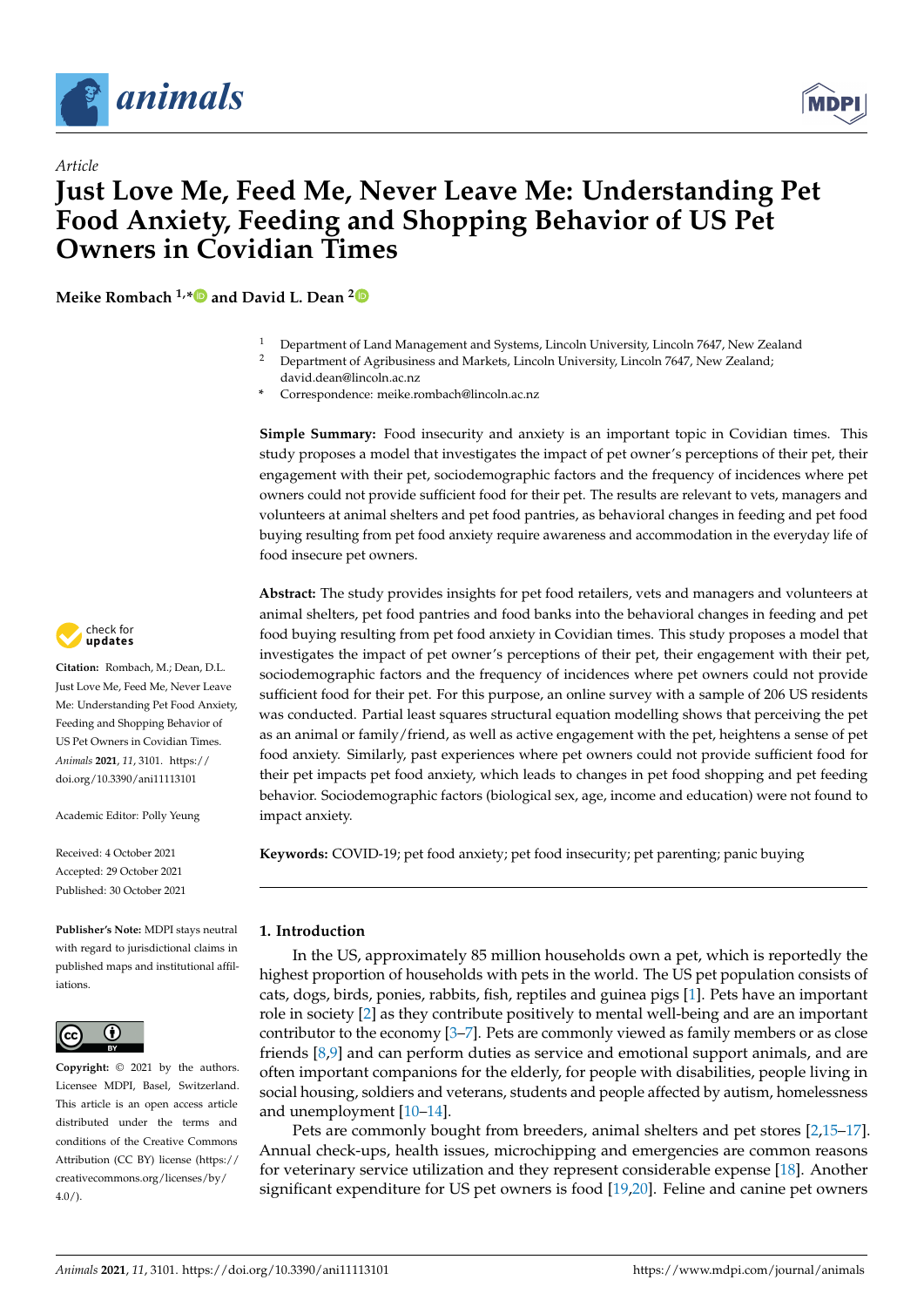typically have minimum expenses ranging from \$254 to \$287 per annum for basic pet food [\[21\]](#page-15-9) and may pay an extra \$72 to \$81 for treats [\[1\]](#page-14-0). Other pet expenditures include toys and accessories; overall pet expenses have been growing steadily [\[22\]](#page-15-10). In 2020, US pet food and treat spending reached almost \$42 billion [\[1\]](#page-14-0).

The outbreak of COVID-19 has disrupted pet buying patterns and has changed the consumption patterns of pet owners for medical services and food items [\[18](#page-15-6)[,23,](#page-15-11)[24\]](#page-15-12). Arluke (2021) claims that COVID-19 has degraded the living conditions of 29 million pets living in low-income households, where food supply at times is insufficient due to limited household budgets and the difficulty of accessing stores [\[25\]](#page-15-13). Such households may seek assistance from animal welfare organizations and pet food pantries to assure regular feeding [\[26–](#page-15-14)[29\]](#page-15-15), but also to implement feeding behavior that aligns with human behavior displayed when suffering from food insecurity [\[25\]](#page-15-13).

Following Rauktis et al. (2017) and Arluke (2021), behavioral coping mechanisms include buying low-quality food, bulk food, store brands or offers, or may even induce affected people to use coupons and shop for pet food in several different stores. More extreme behavior involves refraining from purchasing, delaying the payment of invoices, borrowing money, selling possessions and starving to ensure family members and pets have food [\[9,](#page-15-1)[25\]](#page-15-13).

Pet food shopping may cause pet owners increased stress and anxiety, due to the prevalence of panic buying by other customers, product shortages and limited access to animal welfare associations, food banks and food pantries due to COVID-19 restrictions. Therefore, the present study is dedicated to pet food insecurity and anxiety of pet owners when shopping for pet food, and builds on Rauktis et al. (2017) and Arluke (2021) [\[9,](#page-15-1)[25\]](#page-15-13). The study aims to cover the interests of people involved in animal welfare and fill a literature gap by focusing on the key factors thought to influence US consumers' feeding and shopping behavior, which has been impacted by COVID-19.

#### *1.1. Factors Impacting Feeding and Buying Behavior*

Previous studies have identified that the feeding and shopping behavior of US consumers is likely to be influenced by several factors: the sociodemographic backgrounds of consumers, their perception of their pet, their active engagement with their pet, the frequency of having sufficient pet food available and their experience of pet food anxiety. Given the relatively small body of literature on pet food insecurity and anxiety being attributed to COVID-19 in a US context, the literature review borrows from the wider research body dedicated to pet ownership in Europe, Australia and other countries and assumes similitude to the US concerning animal enthusiasm. It is expected that the key factors impacting buying and feeding behavior are similar, as these behaviors are essential to pet ownership per se. In addition, the COVID-19 pandemic led to disruption and adverse effects throughout the entire world.

# *1.2. Perception of Pets and Pet Engagement*

An attitude is a psychological tendency that is expressed by evaluating a particular entity with some degree of favor or disfavor [\[30\]](#page-15-16). In the context of this study, it is the evaluation of whether the pet is perceived favorably as family/friend or somewhat unfavorably as an animal potentially providing services to human beings [\[31\]](#page-15-17). Given that perception commonly determines how engaged an owner is with a pet, an understanding of pet perception and pet engagement is needed.

#### *1.3. Perception of Pets*

Human–animal interactions and the perceptions and attitudes of US residents towards pets have been widely studied in recent years and are extremely diverse. The following section will discuss the perception of pets in a context of kinship/relationship, in terms of the service pets provide to their owners, in terms of their status as domesticated animals and the usefulness of pets to their owners.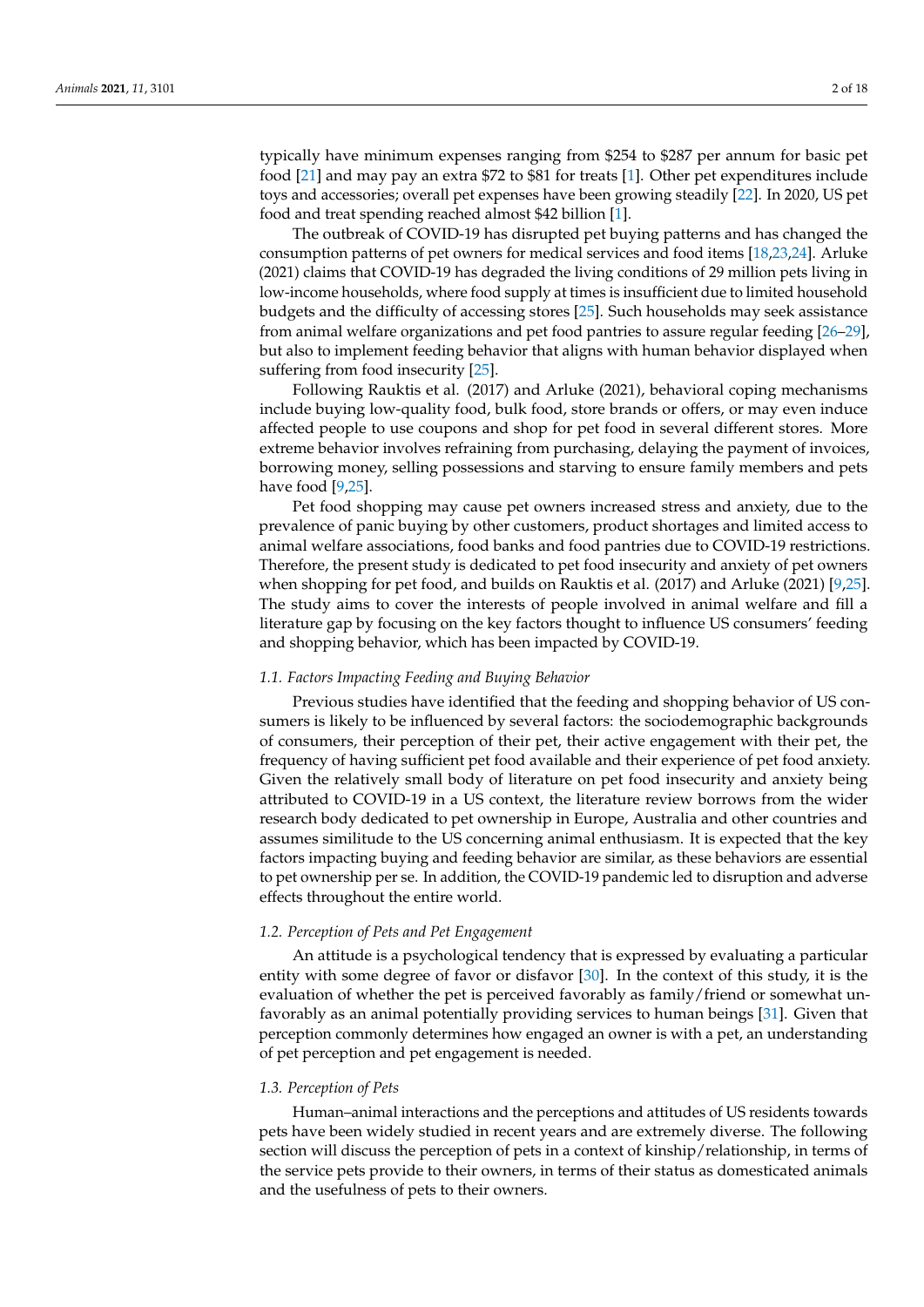In terms of kinship/relationship, Bir et al. (2016a) investigated the perceptions of US residents towards dogs in an animal welfare context. The study emphasized that US residents identified familial relationships with their pets. For example, pets were described as family members and viewed as foster children or grandchildren. It was further reported that dog owners had a duty to provide a good standard of care for their pets. Additionally, some survey participants had more extreme views and thought that dogs should have rights similar to human beings [\[31\]](#page-15-17).

The study further discussed that US residents characterized their dogs depending on their values, beliefs and knowledge of animal welfare. These findings corroborate a recent study on cat welfare [\[31\]](#page-15-17). Bir et al. (2016b) indicate that perception and attitudes towards cats are likely to impact the form and quality of care that they receive [\[32\]](#page-15-18). These findings were confirmed by Ortez et al. (2018), who researched the public perception of animal welfare organizations in the US [\[33\]](#page-15-19). The authors stress that increased public concerns for animal welfare are a result of US residents identifying pets not only as animals but as family members [\[33\]](#page-15-19).

With respect to service provision, another animal welfare study analyzed the perceptions of assistance and companion dogs among Australian citizens [\[34\]](#page-15-20). The results revealed that Australians were interested in both types of dogs, but more approving of the use of assistance dogs, and perceived them as happier. The perceived practical benefits of assistance dogs and the emotional benefits of companion dogs were acknowledged by Australian citizens. Differences in happiness ratings were attributed to publicly known cases of animal neglect of companion dogs, whereas there were no such incidences associated with assistance dogs [\[34\]](#page-15-20). These findings confirm an earlier study [\[35\]](#page-15-21) that researched the public perceptions of service dogs, emotional support dogs and therapy dogs in the US. The results suggested confusion about definitions, rules, regulations and rights associated with each type of assistance dog. Service dogs were perceived as helping with a legitimate need and their access to public spaces was viewed favorably. Emotional support dogs were not well regarded. The study emphasizes the role of the media as contributing towards negative perceptions of emotional support dogs, as media coverage presents cases of abuse [\[35\]](#page-15-21).

Izaguirre and Montiel (2021) focused on the status of pets as domesticated animals. They researched the perception of free-roaming cats and dogs on four university campuses in Mexico and the reported human–animal interactions [\[36\]](#page-15-22). Whereas most of the surveyed students have a positive perception of these animals and treat them similarly to their own pets by petting and feeding them, faculty members do not view them as pets and have reservations about touching and feeding them. Faculty members and administrators were the most concerned about dogs and cats projecting a bad image of the university. The study provides best-practice recommendations for managing free-roaming animals as there is a grey area about whether these animals are perceived as wild or domestic animals [\[36\]](#page-15-22).

Further information on the usefulness of pets to their owner with respect to sport, guardiancy and companionship was provided by a European study. Ellingsen et al. (2010) researched dog owner empathy towards and the perception of their canine companions in Norway [\[37\]](#page-15-23). The results showed that pet owners viewed their dogs either as domesticated animals, friends or family. These differences in perception were based on the owner's use of their dog, whether it was kept for companionship or hunting and household size as an indication of human social relations. Owners with a more positive perceptions of pets had higher empathy for their dogs [\[37\]](#page-15-23).

Drawing from the previous studies, one's knowledge of, attitudes towards and perception of a pet determines whether it is viewed as a domestic, wild or service animal, or a pet, a friend or a family member [\[31,](#page-15-17)[36\]](#page-15-22). This view influences their engagement with, treatment and care of the animal.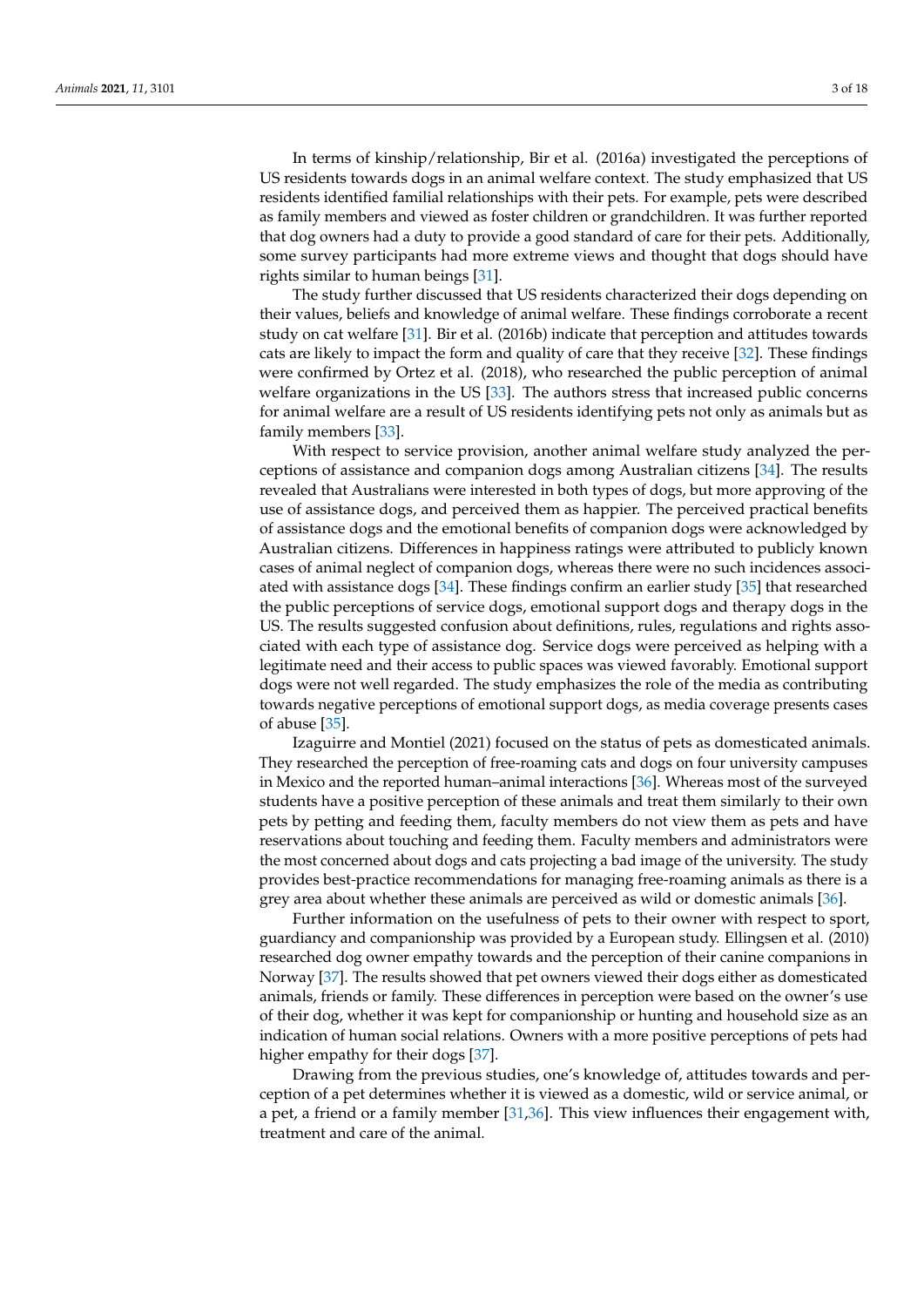# *1.4. Active Engagement with Pets*

Haggerty-Davis et al. (2015) studied pet engagement from a pet care management perspective. The results of the study indicated that pet care is perceived as a chore-like duty in many households and differs according to family composition and situation. Pet engagement and care become a parental chore in families with preschoolers, a shared duty in households with schoolchildren and, in families with teenagers, the teenager is in charge of caring for the pet [\[38\]](#page-16-0). These findings confirm earlier studies, which indicate that a child is often involved in a pet purchase, but active pet engagement remains with the parents as the major pet caregiver [\[39\]](#page-16-1).

Glansville et al. (2020) developed a pet care model with the pet owner being one of the most important contributors to pet welfare [\[40\]](#page-16-2). Engagement with the pet and care for the pet through playing, grooming and feeding are essential factors to animal welfare. The model builds on the pet owner's values, beliefs and attitudes that underpin duty of care and contribute most strongly to an individual's pet care competency. The model shall inform behavior change programmes that aim to understand owner motivation and improve their pet engagement behavior [\[40\]](#page-16-2).

The tenets of the Glansville et al. (2020) model corroborated previous studies addressing non-compliant pet owners [\[40\]](#page-16-2) who do not provide regular and good quality care for their pets. These owners engage in active pet cruelty [\[41](#page-16-3)[–43\]](#page-16-4) and passive cruelty, such as failing to provide physical activity, regular feed, grooming and veterinary visits [\[44\]](#page-16-5).

Proper pet engagement and care is increasingly important in Covidian times [\[45,](#page-16-6)[46\]](#page-16-7), as extensive periods at home and insufficient economic resources may constrain the basic needs of a pet and influence human–animal interactions, with small children or adults being more strongly attached to pets [\[46\]](#page-16-7). The ability of the owner to provide sufficient care for and be appropriately engaged with the pet may be influenced by the sociodemographic profile of the pet owner.

# *1.5. Sociodemographic Backgrounds of Pet Food Consumers*

Numerous studies on pet ownership have examined the sociodemographic backgrounds of pet owners. However, literature addressing links between specific concepts, such as pet food insecurity or anxiety with sociodemographic characteristics is limited. Furthermore, the conclusions drawn regarding pet ownership and sociodemographic information is inconclusive. In earlier studies, Gillum and Obisesan (2010) emphasize that pet ownership is associated with age, marital status, education, religion and mobility limitation [\[47\]](#page-16-8). More recent studies show that pet ownership and preferences for pet supplies and services including food are rather a matter of experience, attitudes and lifestyle [\[17](#page-15-5)[,18](#page-15-6)[,21\]](#page-15-9). Studies dedicated to pet food quality, pet food industries and pet food preservation and storage show that women are more likely to decide which pet food to buy [\[48–](#page-16-9)[50\]](#page-16-10). Pets are present in 85% of all US households and ownership occurs throughout all social classes, across all ages, levels of income and education [\[1](#page-14-0)[,17](#page-15-5)[,21\]](#page-15-9). It is likely that people with low incomes, those who have migrated or have a refugee background or little education are those suffering from food insecurity and are more negatively affected by COVID-19 [\[23](#page-15-11)[,25\]](#page-15-13). These people are coming from communities in need and under normal circumstances already rely on food assistance to get by [\[9](#page-15-1)[,25\]](#page-15-13). Therefore, it can be expected that such individuals are experiencing increased stress and anxiety when buying pet food as they are exposed to additional pressure from product shortages and panic buying behavior by other customers [\[51](#page-16-11)[,52\]](#page-16-12).

#### *1.6. Behavioral Adjustments to COVID-19*

In addition to the adjustments required when buying pet food due to the presence of COVID-19, changes in feeding can be expected. Both types of behavioral changes and their linkage to anxiety are essential to understand when studying buying and feeding behavior in Covidian times.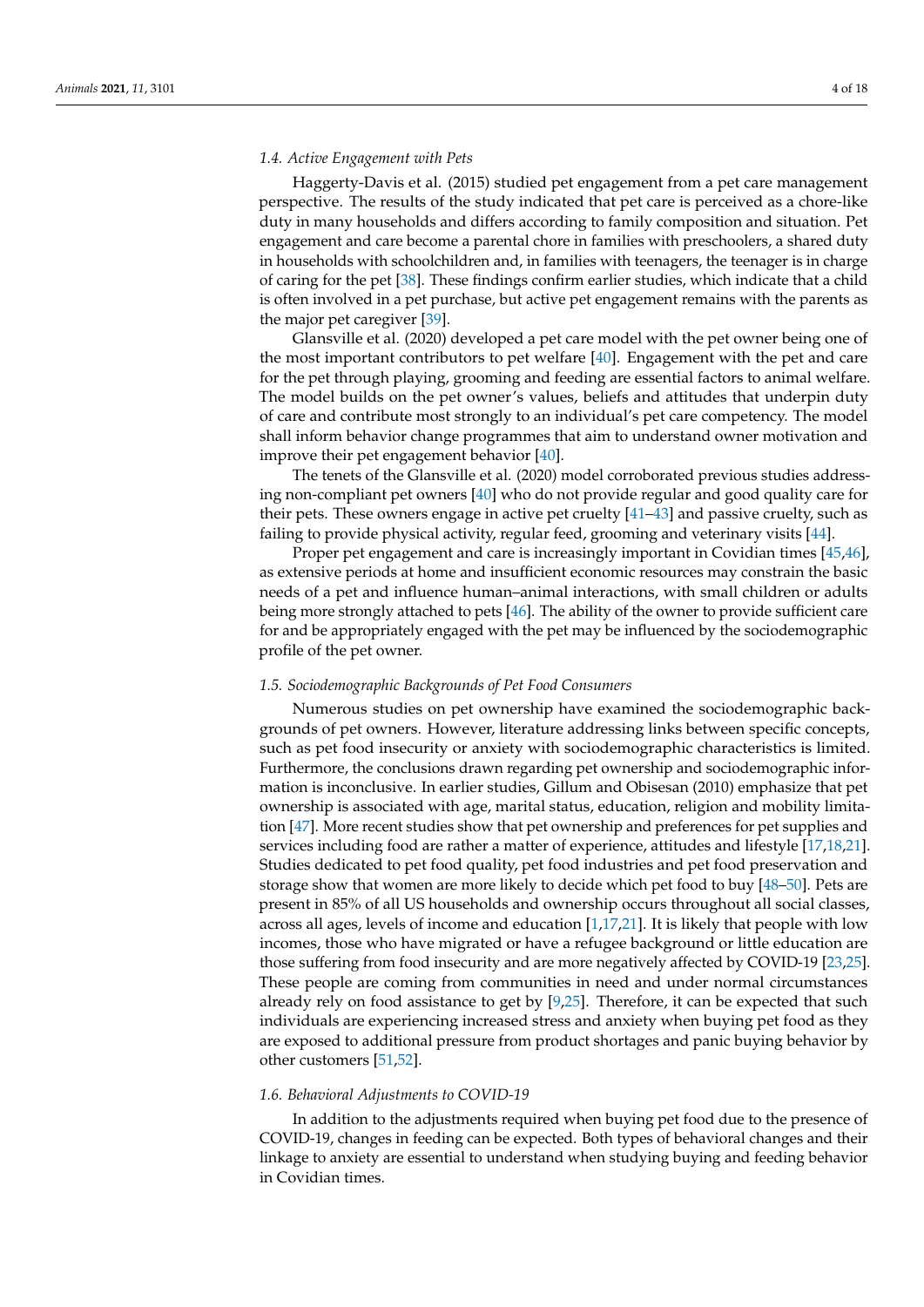# *1.7. Anxiety and Buying Behavior*

Specific studies reporting consumer's pet food preferences and buying behavior in 2020–2021 during the COVID-19 pandemic are rather limited [\[23](#page-15-11)[,25\]](#page-15-13). However, numerous studies reported general changes in consumer behavior as a result of the disruptions of COVID-19 and restrictions on social life, including shopping [\[53–](#page-16-13)[57\]](#page-16-14). These changes included several forms of unusual behavior leading to empty shelves and product shortages [\[51,](#page-16-11)[52\]](#page-16-12). Water, toilet paper, hand sanitizer, pet food and other various staple products were scarce as they emerged as the preferred items for consumers who reacted to the stress and uncertainty with panic and bulk buying [\[58\]](#page-16-15). These reactions are not uncommon, as shown in previous studies on consumer behavior after extreme events, such as earthquakes and natural disasters [\[59\]](#page-16-16).

The availability of product substitutes helped consumers to better cope with anxiety, [\[60](#page-16-17)[,61\]](#page-16-18) but seeing other customers bulk buying led to more competitive shopping behavior [\[62\]](#page-16-19). Bulk and panic buying are expressions of hoarding behavior, which is motivated by fear of unpreparedness and risk aversion stemming from evolutionary human instinct [\[59\]](#page-16-16). Given that consumers are used to the constant availability of products, including pet food, scarcity of these products and resulting competitive buying is viewed as a form of territorial behavior [\[59\]](#page-16-16). As pets are considered as family members, and that pet food is often bought when buying groceries, it is likely that these behavioral changes also affected pet food buyers.

A further behavior change was an increased preference for other forms of shopping, notably home delivery, click and collect options [\[57\]](#page-16-14) and regular subscription services, and there were changes in views and preferences for branded products [\[59\]](#page-16-16). Physically distant shopping was encouraged by governments to minimize infection chains [\[55](#page-16-20)[,63\]](#page-16-21). Pet supplies, such as accessories, toys and food were widely available online, and veterinary services tended more towards online consultation [\[18\]](#page-15-6). Online retail may provide pet food buyers more certainty as to whether or not pet food is available, which may prevent stress and anxiety caused by shopping experiences and consumer behavior in Covidian times.

The perception and purchase of some branded items changed as well [\[64,](#page-16-22)[65\]](#page-16-23). Consumers tend to actively switch brands if the brands do not respond appropriately in a crisis. Brand and marketing communications that are too humorous or light hearted are considered inappropriate [\[59\]](#page-16-16). During the coronavirus pandemic, there was a focus on gratitude towards essential workers and compassion towards consumers while they were forced to stay at home [\[59\]](#page-16-16). Other reasons for brand switching were product scarcity or changes due to income constraints as a result of redundancy and unemployment [\[53\]](#page-16-13). Pet owners may have actively switched brands during the COVID-19 pandemic for affordability reasons or because they felt that the brand promise was betrayed. Inappropriate marketing communication and brand message may result in stress, irritation or increased frustration and lead to competitive or panic buying behavior.

#### *1.8. Frequency of Food Insecurity and Changes in Feeding Strategies*

While specific time frequencies for when US pet owners experience problems providing pet food for their feline and canine companions remain unclear, indications can be provided by studies addressing pet ownership and food insecurity. Arlurke (2021) outlines circumstances and times where pet owners were unable to provide sufficient food for their pets [\[25\]](#page-15-13). Situations include unexpected life events and related expenses and "end of the month" scenarios where household budgeting and food management failed. In these situations, pet owners employed coping mechanisms, such as stretching pet food with human food, providing less feed at each serving to extend the feeding period or allowing their pet to go hungry for a day or two. Pet owners seem to be reluctant to provide inexpensive low-quality food and would rather sacrifice the quantity of their food than expose their pets to food insecurity. Other situations where pet owners had to employ coping mechanisms, such as borrowing money, not paying bills or sending their pet on the streets to find food, were when pet owners could not access a store because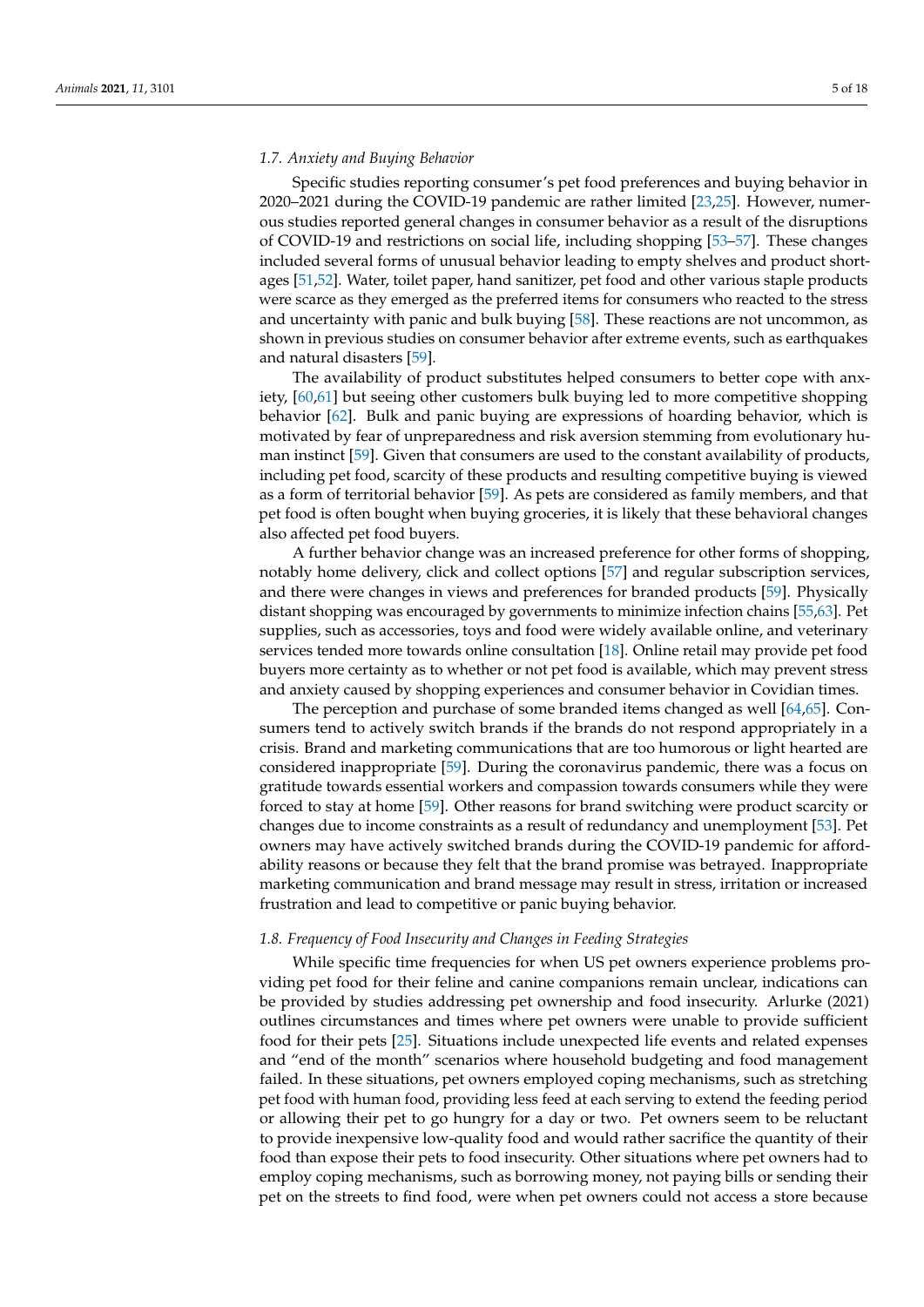they could not pay for transportation or could not afford to pay prices in a nearby store. Having insufficient pet food available until the next shopping opportunity or not having access to food pantries or food banks is a considerable worry for many pet owners on low incomes [\[25\]](#page-15-13). Feeding problems and coping mechanisms increased because COVID-19 brought increased hardship to US communities, particularly to people with low income or food insecurity problems, due to product shortages and restricted access to shops, food banks, pantries and animal welfare organizations [\[23\]](#page-15-11).

#### *1.9. Conceptual Framework*

A conceptual framework building on the literature is proposed. It is suggested that behavioral changes in feeding and buying behavior are a result of pet food anxiety, which is influenced by factors such as the owner's perception of their pet, their active engagement with their pet, their sociodemographic background and the frequency of incidences where they have been unable to provide sufficient food for their pet (see Figure [1\)](#page-6-0). While the proposed conceptual framework attempts to incorporate all of the relevant research findings into a comprehensive set of relationships, the COVID-19 specific constructs and relationships do not have the same depth of literature support and are somewhat exploratory in nature. The following hypotheses are proposed:

**Hypothesis 1 (H1).** *Pet owners who perceive their pet as family or friend are more likely to exhibit pet food anxiety.*

**Hypothesis 2 (H2).** *Pet owners who perceive their pet as an animal are more likely to exhibit pet food anxiety.*

**Hypothesis 3 (H3).** *Pet owners who are actively engaged with their pet are more likely to exhibit pet food anxiety.*

**Hypothesis 4a (H4a).** *Pet owners who are older are more likely to exhibit pet food anxiety.*

**Hypothesis 4b (H4b).** *Pet owners with lower income are more likely to exhibit pet food anxiety.*

**Hypothesis 4c (H4c).** *Pet owners with less education are more likely to exhibit pet food anxiety.*

**Hypothesis 4d (H4d).** *Female pet owners are more likely to exhibit pet food anxiety.*

**Hypothesis 5 (H5).** *Pet owners who more frequently experience problems providing sufficient food for their pets are more likely to exhibit pet food anxiety.*

**Hypothesis 6 (H6).** *Pet owners who experience pet food anxiety are more likely to exhibit changed shopping behavior in Covidian times.*

**Hypothesis 7 (H7).** *Pet owners who experience pet food anxiety are more likely to exhibit changed feeding behavior in Covidian times.*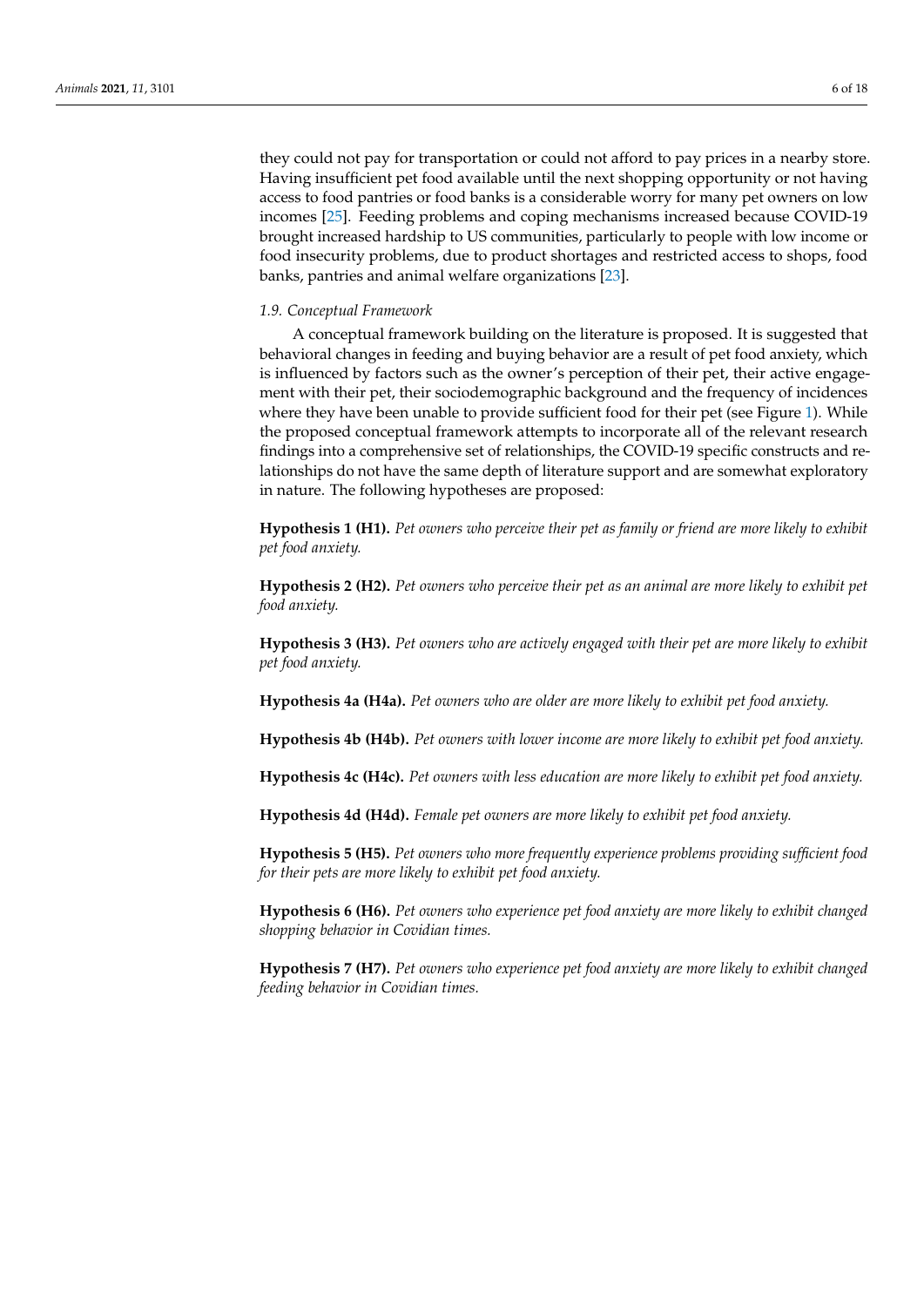<span id="page-6-0"></span>

| H1: Pet Perceived as Friend/Family -> COVID-19 Pet Food Anxiety      |
|----------------------------------------------------------------------|
| H2: Pet Perceived as Animal -> COVID-19 Pet Food Anxiety             |
| H3: Active Pet Engagement -> COVID-19 Pet Food Anxiety               |
| H4a: Income -> COVID-19 Pet Food Anxiety                             |
| H4b: Education -> COVID-19 Pet Food Anxiety                          |
|                                                                      |
| H4d: Biological Sex -> COVID-19 Pet Food Anxiety                     |
| H5: COVID-19 Pet Food Problem Frequency -> COVID-19 Pet Food Anxiety |
| H6: COVID-19 Pet Food Anxiety -> COVID-19 Pet Food Shopping Changes  |
| H7: COVID-19 Pet Food Anxiety -> COVID-19 Pet Feeding Changes        |
| H4c: Age -> COVID-19 Pet Food Anxiety                                |

**Figure 1.** Conceptual Framework**. Figure 1.** Conceptual Framework.

## **2. Material and Methods**

# 2.1. Survey Instrument and Data Collection

The data were collected from a sample of US residents targeted in terms of pet ownership. A questionnane was developed for an online survey that was administered<br>in July 2021. The survey was administered through the survey software Qualtrics and distributed via Amazon Mechanical Turk, a crowdsourcing platform. Respondents had to be US residents and 18 years old to participate. The data collection resulted in 206 completed responses (156 males and 50 female respondents), which were considered appropriate for this research, given that all respondents indicated that they owned a<br>appropriate for this research, given that all respondents indicated that they owned a naturality of one can or angle the sample of observations is appropriate for supporting they factors impacting feeding and shopping behavior via partial least square structural equation (PLS-SEM) modelling, as a standard method in PLS-SEM to determine the minimum sample size has been employed. The "10-times rule" method following Hair et al. (2011), which builds on the assumption that the sample size should be greater than 10 times the maximum<br>builds on the assumption that the sample size should be greater than 10 times the maximum the proposed model, the maximum number of links was 10 (COVID-19 pet food anxiety with  $7 \text{ inner}$  and 3 outer), indicating a minimum sample size of 100. ownership. A questionnaire was developed for an online survey that was administered minimum of one cat or dog. The sample of US citizens is appropriate for exploring key number of inner or outer model links pointing at any latent variable in the model [\[66\]](#page-16-24). In

The questionnaire consisted of various sections with fixed response questions where respondents were asked to indicate their interest in pets, pet care and engagement, their experiences with pet food insecurity and anxiety as well as shopping and feeding in<br>Covidian times inner and 3 outer), indicating a minimum sample size of 100. Covidian times.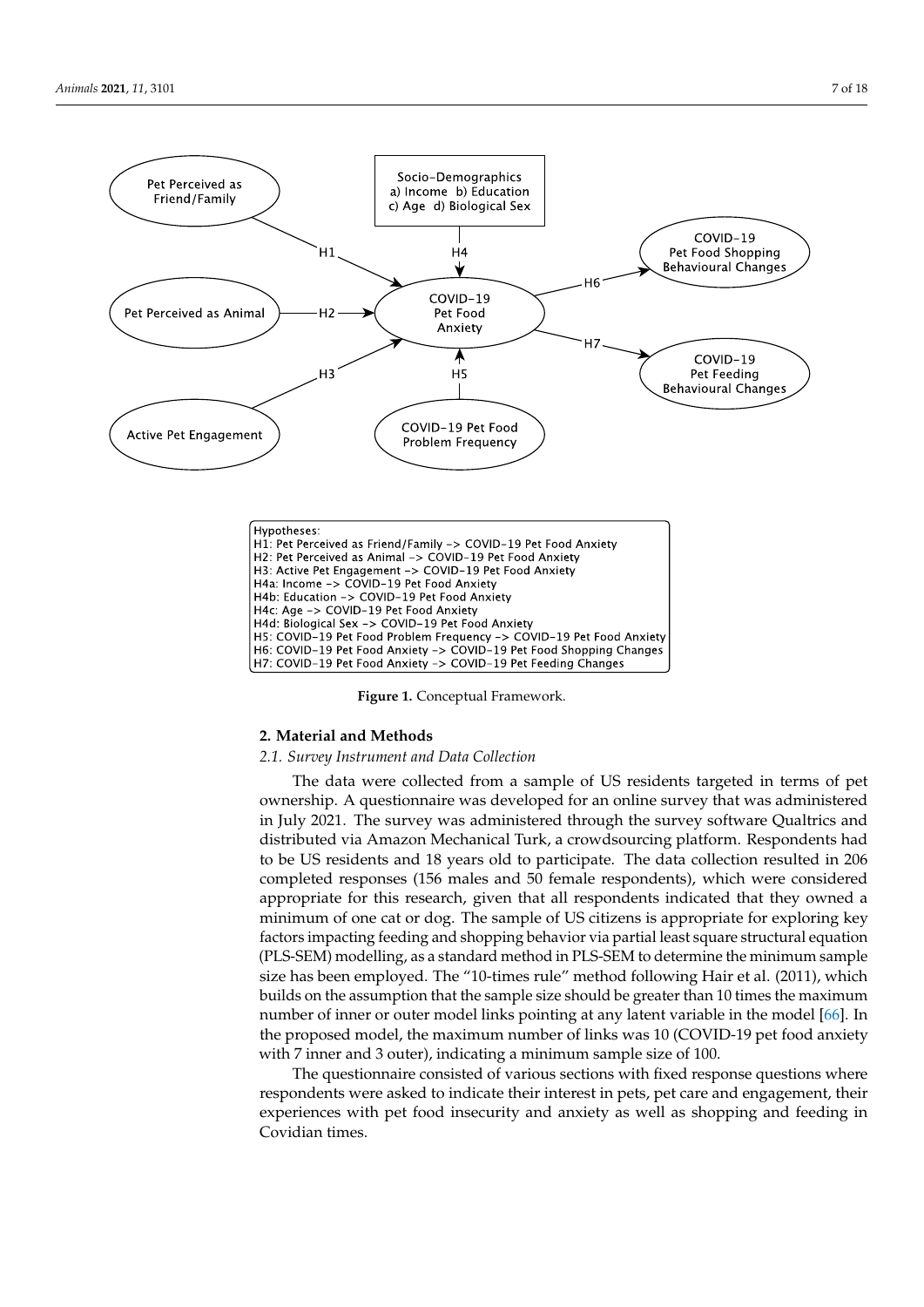#### *2.2. Construct Measurement*

While many of the constructs have been discussed in the literature [\[9,](#page-15-1)[23,](#page-15-11)[25,](#page-15-13)[59\]](#page-16-16), validated scales to adopt for the current research were only partly available. Thus, measurement items were developed from the relevant concepts proposed in the literature. Items using 7-point Likert scales (1 = strongly disagree to 7 = strongly agree) were developed and grouped into scales for pet perceptions and engagement (14 items) adapted from Surie (2014) (e.g., I regularly groom my pet); COVID-19 pet anxiety (3 items) (e.g., Shortages in pet food products makes me feel threatened); pet food shopping changes (5 items) and pet feeding changes (7 items) (e.g., I let my pets roam the neighborhood to find food) are based on Kirk and Rifkin (2017) and Arluke (2021) [\[25,](#page-15-13)[59,](#page-16-16)[67\]](#page-16-25).

For COVID-19 pet food problem frequency, 4-point frequency scales  $(1 =$  never to 4 = often) were employed (e.g., Since COVID-19, how often have you changed the pet food you purchased because that's all you could find or afford?) [\[9\]](#page-15-1). Prior to the model measurement and structure analyses, the 14 pet perceptions and engagement items were subjected to a factor analysis (principle components extraction with varimax rotation) in SPSS, resulting in three factors, which were named pet perceived as friend/family, pet perceived as an animal and active pet engagement.

#### *2.3. Data Analysis*

The data analysis consisted of descriptive statistics and PLS-SEM. The PLS-SEM method is a combination of path analysis, principal component and regression analysis, and most appropriate to investigating complex causal dependencies of latent constructs in explorative models and coefficient paths [\[68\]](#page-16-26). PLS-SEM is particularly appropriate due to a number of characteristics of the current research and data, namely the relatively small sample size and the exploratory nature of the research in a relatively unexplored field. Additionally, the non-normal distribution of the data and combination of Likert scales, frequency scales and single item demographic data preclude the use of maximum likelihood SEM modelling [\[68\]](#page-16-26). However, PLS-SEM is not without limitations, one being the inability to test whether relationships are recursive or non-recursive, resulting in models that cannot accommodate reciprocal or circular paths (such as feedback loops) [\[69\]](#page-17-0).

This research follows what is often called a soft modelling approach, as it applies predictive modelling in the early stages of theory development [\[70\]](#page-17-1). As such, analyses are more data driven and results could be overstated or skewed, especially when examined individually and when compared with the theory confirmation role that covariance-based SEM often plays [\[68\]](#page-16-26). However, despite its drawbacks, soft modelling is an invaluable tool to examine emerging and rapidly changing issues. Additionally, while the arrows in the model and the wording of hypotheses and results may suggest causality, this is more than can be confirmed in a single cross-sectional dataset; therefore, causal words like influence, impact, lead and heighten should be interpreted with caution as consistency with empirically, logically or theoretically derived causal directions.

PLS-SEM follows a two-step approach. The first step was dedicated to the outer model and consisted of checking reliability and validity via measurement model functions. Indicator loadings greater than 0.4 verified indicator reliability [\[68\]](#page-16-26). In terms of the internal consistency of the model, the average variance extract  $(AVE > 0.5)$ , construct reliability (Cronbach's Alpha > 0.6) and composite reliability ( $CR$  > 0.6) were used to test the convergence criterion [\[66](#page-16-24)[,68\]](#page-16-26).

In order to test the constructs within the model, the Fornell–Larcker criterion and cross-loadings determining discriminant validity need to be evaluated. When testing discriminant validity by checking cross-loading, all items should have a higher correlation with their assigned factor than with other factors. The Fornell–Larcker criterion is fulfilled if the square root of each construct's AVE is greater than the correlation with other constructs [\[68\]](#page-16-26). Following Henseler et al. (2015), the heterotrait–monotrait ratio of correlations criterion (HTMT) with a threshold value of 0.9 was used to confirm discriminant valid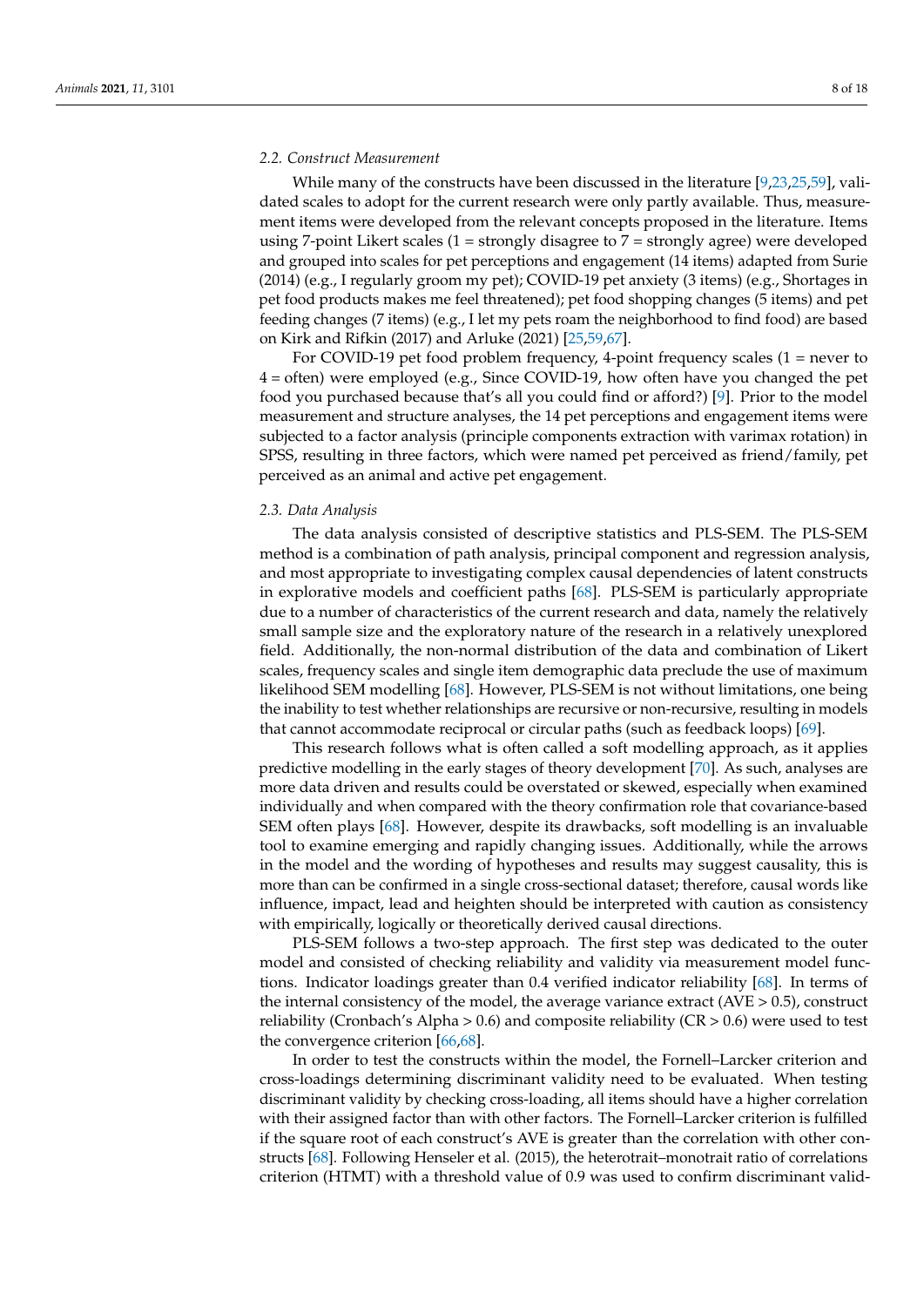ity [\[71\]](#page-17-2). Finally, multicollinearity was checked with the Variance Inflation Factor (VIF), which is recommended to be under 5.

The second step is focused on the inner model and aims to determine the structural fit of the model [\[68\]](#page-16-26). To evaluate the model quality, the model fit has been reported and the explanatory power was evaluated. Proponents caution the interpretability of model fit indices in SEM-PLS and recommend that all suggested thresholds be applied tentatively; however, convention suggests that goodness-of-fit (GoF) and normed fit index (NFI) are reported and both GoF and NFI scores vary from 0 to 1, where closer to 1 is considered a better fit [\[68\]](#page-16-26). Additionally, the standardized root mean square residual (SRMR) has been reported where a value of less than 0.08 is considered acceptable. The explanatory power of the model was evaluated by the individual and average variance explained  $(R^2)$  of the dependent variables, with values of 0.75, 0.5 and 0.25 considered substantial, moderate and weak [\[68\]](#page-16-26). Predictive validity was assessed using the Stone Geisser criterion  $(Q^2)$ , which, if larger than zero for an endogenous latent variable, the model has adequate predictive relevance for the construct [\[68\]](#page-16-26). Furthermore,  $Q^2$  scores larger than 0.25 and 0.5 indicate medium and large predictive accuracy, respectively. The software packages SPSS and SmartPLS were used to examine the research model and test the proposed hypotheses.

#### **3. Results**

Table [1](#page-8-0) shows the sample description statistics with the median respondent aged 25–34, with a bachelor degree and an annual pre-tax income between \$25k and \$50k per year.

| Age                            | Freq           | $\%$         | Median | <b>StDev</b> |
|--------------------------------|----------------|--------------|--------|--------------|
| Under 21                       | 1              | 0.5          |        |              |
| $21 - 24$                      | 9              | 4.4          |        |              |
| $25 - 34$                      | 130            | 63.1         |        | 0.907        |
| $35 - 44$                      | 43             | 20.9         |        |              |
| $45 - 54$                      | 14             | 6.8          |        |              |
| $55 - 64$                      | 7              | 3.4          |        |              |
| $65+$                          | $\overline{2}$ | $\mathbf{1}$ |        |              |
| Total                          | 206            | 100          |        |              |
| Education                      | Freq           | $\%$         | Median | <b>StDev</b> |
| Did not finish high school     | 1              | 0.5          |        |              |
| Finished high school           | 20             | 9.7          |        |              |
| <b>Attended University</b>     | 23             | 11.2         |        |              |
| <b>Bachelor Degree</b>         | 129            | 62.6         |        | 0.826        |
| Postgraduate Degree            | 33             | 16           |        |              |
| Total                          | 206            | 100          |        |              |
| <b>Household Annual Income</b> | Freq           | $\%$         | Median | <b>StDev</b> |
| \$0 to \$24,999                | 39             | 18.9         |        |              |
| \$25,000 to \$49,999           | 82             | 39.8         |        | 1.010        |
| \$50,000 to \$74,999           | 58             | 28.2         |        |              |
| \$75,000 to \$99,999           | 20             | 9.7          |        |              |
| \$100,000 or higher            | 7              | 3.4          |        |              |
| Total                          | 206            | 100          |        |              |

<span id="page-8-0"></span>**Table 1.** Sample description.

The assessment of the outer model included the reliability and the convergent and discriminant validity of the scales used to measure the constructs present in the proposed conceptual framework. Table [2](#page-10-0) shows that the item factor loadings were all above the minimum 0.4, indicating suitable items in each scale; Cronbach Alpha and composite reliability scores were above 0.6, confirming reliability; and the AVE scores were above 0.5 for all the scales except for active pet engagement (0.492). However, since active pet engagement included a diversity of engagement facets (grooming, daily interaction and knowledge about pet food, health and wellbeing), an AVE of just less than 0.5 was acceptable.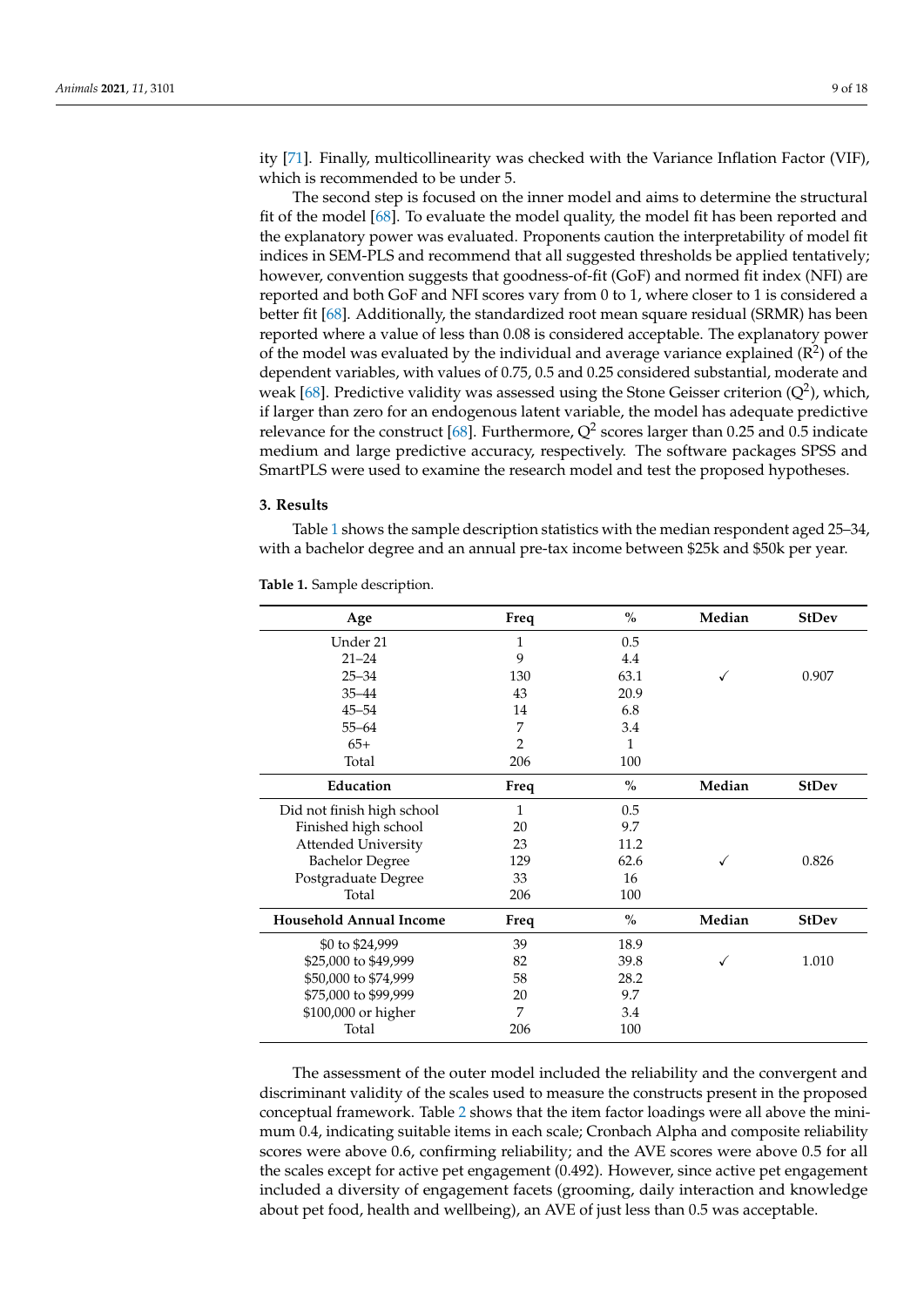| <b>Scales and Items</b>                                                                       | Loadings | Mean  | Min          | Max | <b>StDev</b> | CA    | CR    | <b>AVE</b> |
|-----------------------------------------------------------------------------------------------|----------|-------|--------------|-----|--------------|-------|-------|------------|
| Pet Perceived as Friend/Family                                                                |          |       |              |     |              | 0.825 | 0.872 | 0.533      |
| 10.2 My pet is my primary companion                                                           | 0.702    | 5.825 | $\mathbf{1}$ | 7   | 1.373        |       |       |            |
| 10.4 I treat my pet like a child                                                              | 0.714    | 5.597 | $\mathbf{1}$ | 7   | 1.331        |       |       |            |
| 10.6 I cannot imagine a life without my pet                                                   | 0.690    | 5.539 | 1            | 7   | 1.563        |       |       |            |
| 10.9 I regularly buy treats for my pet                                                        | 0.631    | 5.485 | 1            | 7   | 1.309        |       |       |            |
| 10.10 I buy gifts for my pet on special occasions                                             | 0.828    | 5.607 | $\mathbf{1}$ | 7   | 1.472        |       |       |            |
| 10.11 I regularly buy accessories for my pet                                                  | 0.780    | 5.330 | $\mathbf{1}$ | 7   | 1.526        |       |       |            |
| Pet Perceived as Animal                                                                       |          |       |              |     |              | 0.846 | 0.896 | 0.685      |
| 10.3 My pet is a nuisance                                                                     | 0.918    | 4.092 | $\mathbf{1}$ | 7   | 2.241        |       |       |            |
| 10.5 I treat my pet like an animal                                                            | 0.682    | 4.796 | 1            | 7   | 1.823        |       |       |            |
| 10.7 My pet is not a big focus in my life                                                     | 0.883    | 4.150 | 1            | 7   | 2.088        |       |       |            |
| 10.13 I know very little about the nutritional value                                          |          |       |              |     |              |       |       |            |
| of pet food                                                                                   | 0.808    | 4.777 | $\mathbf{1}$ | 7   | 1.757        |       |       |            |
| Active Pet Engagement                                                                         |          |       |              |     |              | 0.699 | 0.786 | 0.492      |
| 10.8 It is important that I interact with my pet                                              |          |       |              |     |              |       |       |            |
| every day                                                                                     | 0.477    | 5.947 | 2            | 7   | 1.036        |       |       |            |
| 10.12 I regularly groom my pet                                                                | 0.584    | 5.830 | 1            | 7   | 1.154        |       |       |            |
| 10.14 I am confident in my knowledge about                                                    | 0.886    | 5.617 | 2            | 7   | 1.297        |       |       |            |
| pet food                                                                                      |          |       |              |     |              |       |       |            |
| 10.15 I know that I am feeding my pet food that is<br>best for its health and wellbeing       | 0.783    | 5.728 | $\mathbf{1}$ | 7   | 1.073        |       |       |            |
| COVID-19 Pet Food Anxiety                                                                     |          |       |              |     |              | 0.721 | 0.845 | 0.653      |
| 38.4 Shortages in pet food products makes me<br>feel threatened                               | 0.902    | 4.801 | $\mathbf{1}$ | 7   | 1.838        |       |       |            |
| 38.5 Shortages in pet food products has led me to<br>competitive and/or panic buying behavior | 0.898    | 4.689 | 1            | 7   | 1.853        |       |       |            |
| 38.6 The unavailability of substitute goods makes<br>me anxious                               | 0.582    | 5.650 | $\mathbf{1}$ | 7   | 1.351        |       |       |            |
| Pet Food Problem Frequency (Since COVID-19, )                                                 |          |       |              |     |              | 0.759 | 0.862 | 0.676      |
| 42 how often have you worried that you would                                                  |          |       |              |     |              |       |       |            |
| run out of pet food before being able to buy or                                               | 0.807    | 2.306 | $\mathbf{1}$ | 4   | 0.802        |       |       |            |
| receive get more?<br>43 how often have your pets gone without pet                             |          |       |              |     |              |       |       |            |
| food for a day because you couldn't afford to buy                                             | 0.866    | 2.689 | $\mathbf{1}$ | 4   | 1.017        |       |       |            |
| more or were not able to get to the store?                                                    |          |       |              |     |              |       |       |            |
| 45 how often have you changed the pet food you                                                |          |       |              |     |              |       |       |            |
| purchased because that's all you could find<br>or afford?                                     | 0.791    | 2.578 | $\mathbf{1}$ | 4   | 0.940        |       |       |            |
|                                                                                               |          |       |              |     |              |       |       |            |
| Pet Food Shopping Changes (Since COVID-19, )                                                  |          |       |              |     |              | 0.859 | 0.899 | 0.641      |
| 38.1 my pet shopping behavior has changed to<br>include more basic pet food products          | 0.875    | 4.811 | 1            | 7   | 1.672        |       |       |            |
| 38.2 my shopping behavior has changed to include<br>more premium pet food products            | 0.864    | 4.947 | 1            | 7   | 1.878        |       |       |            |
| 38.3 my shopping behavior has changed to include<br>more bulk pet food                        | 0.778    | 5.039 | $\mathbf{1}$ | 7   | 1.722        |       |       |            |
| 38.8 I do more of my pet food shopping online                                                 | 0.722    | 5.320 | $\mathbf{1}$ | 7   | 1.682        |       |       |            |
| 44.1 I stock up on pet food when it is on sale, even<br>though I don't currently need it      | 0.754    | 4.869 | $\mathbf{1}$ | 7   | 1.640        |       |       |            |

**Table 2.** Scale Loadings, Reliabilities and Convergent Validity.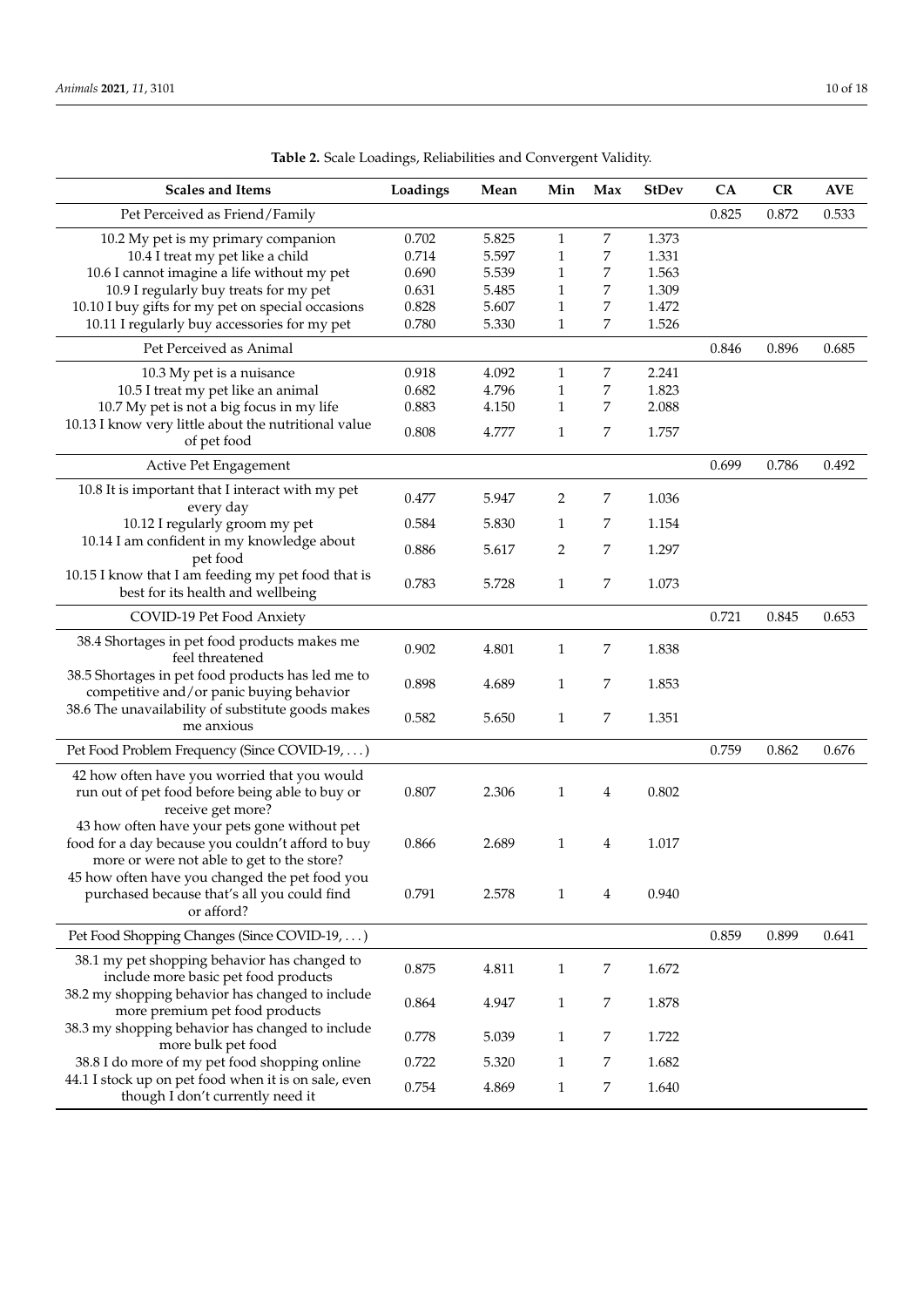<span id="page-10-0"></span>

| <b>Scales and Items</b>                                                                                                             | Loadings | Mean  | Min | Max | <b>StDev</b> | CA    | CR    | <b>AVE</b> |
|-------------------------------------------------------------------------------------------------------------------------------------|----------|-------|-----|-----|--------------|-------|-------|------------|
| Pet Feeding Changes (Since COVID-19, )                                                                                              |          |       |     |     |              | 0.966 | 0.972 | 0.831      |
| 44.2 I feed my pet human food because there is not<br>enough pet food available in my household                                     | 0.884    | 4.646 | 1   | 7   | 2.107        |       |       |            |
| 44.3 I buy less food for myself so that I that I have<br>money to buy pet food                                                      | 0.899    | 4.325 | 1   | 7   | 2.067        |       |       |            |
| 44.4 I let my pets roam the neighborhood to<br>find food                                                                            | 0.936    | 4.248 | 1   | 7   | 2.275        |       |       |            |
| 44.5 I do not pay for other expenses (e.g., car<br>repair, medical expenses, house repairs) so I have<br>money to spend on pet food | 0.883    | 4.165 | 1   | 7   | 2.059        |       |       |            |
| 44.6 I borrow pet food from a friend, neighbor,<br>or relative                                                                      | 0.930    | 4.277 | 1   | 7   | 2.257        |       |       |            |
| 44.7 I use the animal shelter's food pantry                                                                                         | 0.918    | 4.374 | 1   | 7   | 2.177        |       |       |            |
| 44.8 I have taken a loan or borrowed money to buy<br>pet food                                                                       | 0.931    | 4.175 | 1   | 7   | 2.308        |       |       |            |

**Table 2.** *Cont.*

The discriminant validity was tested using the Fornell–Larker criterion and heterotrait– monotrait ratios. Table [3](#page-10-1) shows that the requirements of the Fornell–Larker criterion were satisfied, except that the square root of the AVE for pet perceived as an animal was 0.004 less than its cross-loading with COVID-19 pet feeding change. Furthermore, the HTMT ratios confirmed acceptable discriminant validity, except for higher than recommended HTMT ratio between COVID-19 pet food anxiety and COVID-19 shopping changes (1.000) and COVID-19 pet feeding changes (0.965). While concerning, the discriminant validity was largely supported and for those that were not, were considered to be conceptually distinct; therefore, discriminant validity was deemed satisfactory. Finally, multi-collinearity was not seen as a problem as the highest VIF score was 1.825, well below the recommended maximum of 5.

|  |  |  | <b>Table 3.</b> Discriminant Validity Test Results. |  |  |  |  |  |
|--|--|--|-----------------------------------------------------|--|--|--|--|--|
|--|--|--|-----------------------------------------------------|--|--|--|--|--|

<span id="page-10-1"></span>

| <b>Fornell-Larcker Criterion</b>                   | <b>Active Pet</b><br>Engagement | COVID-19<br>Pet Food<br>Anxiety | COVID-19<br>Pet Feeding<br>Changes | COVID-19<br>Pet Food<br>Problem<br>Frequency | COVID-19<br>Shopping<br>Changes | Pet<br>Perceived as<br>Animal | Pet<br>Perceived as<br>Friend/Family |
|----------------------------------------------------|---------------------------------|---------------------------------|------------------------------------|----------------------------------------------|---------------------------------|-------------------------------|--------------------------------------|
| Active Pet Engagement<br>COVID-19 Pet Food Anxiety | 0.701<br>0.507                  | 0.808                           |                                    |                                              |                                 |                               |                                      |
| COVID-19 Pet Feeding<br>Changes                    | 0.398                           | 0.824                           | 0.912                              |                                              |                                 |                               |                                      |
| COVID-19 Pet Food Problem<br>Frequency             | 0.277                           | 0.689                           | 0.731                              | 0.822                                        |                                 |                               |                                      |
| COVID-19 Shopping Changes                          | 0.481                           | 0.799                           | 0.792                              | 0.705                                        | 0.801                           |                               |                                      |
| Pet Perceived as Animal                            | 0.323                           | 0.716                           | 0.832                              | 0.630                                        | 0.700                           | 0.828                         |                                      |
| Pet Perceived as<br>Friend/Family                  | 0.625                           | 0.563                           | 0.518                              | 0.378                                        | 0.511                           | 0.356                         | 0.730                                |
| Heterotrait-Monotrait Ratio                        |                                 |                                 |                                    |                                              |                                 |                               |                                      |
| COVID-19 Pet Food Anxiety                          | 0.618                           |                                 |                                    |                                              |                                 |                               |                                      |
| COVID-19 Pet Feeding<br>Changes                    | 0.385                           | 0.965                           |                                    |                                              |                                 |                               |                                      |
| COVID-19 Pet Food Problem<br>Frequency             | 0.360                           | 0.885                           | 0.856                              |                                              |                                 |                               |                                      |
| COVID-19 Shopping Changes                          | 0.487                           | 1.000                           | 0.865                              | 0.865                                        |                                 |                               |                                      |
| Pet Perceived as Animal                            | 0.370                           | 0.874                           | 0.898                              | 0.768                                        | 0.802                           |                               |                                      |
| Pet Perceived as<br>Friend/Family                  | 0.827                           | 0.717                           | 0.552                              | 0.452                                        | 0.589                           | 0.399                         |                                      |

The structure of the conceptual framework was tested, resulting in a goodness of fit of 0.690, a normed fit index of 0.755 and a standardized root mean square residual of 0.078, all indicative of an adequate overall model fit. The tests for the explanatory and predictive power of the conceptual model resulted in  $R^2/Q^2$  values of 0.700/0.440 for COVID-19 pet food anxiety, 0.679/0.559 for COVID-19 pet feeding changes and 0.638/0.397 for COVID-19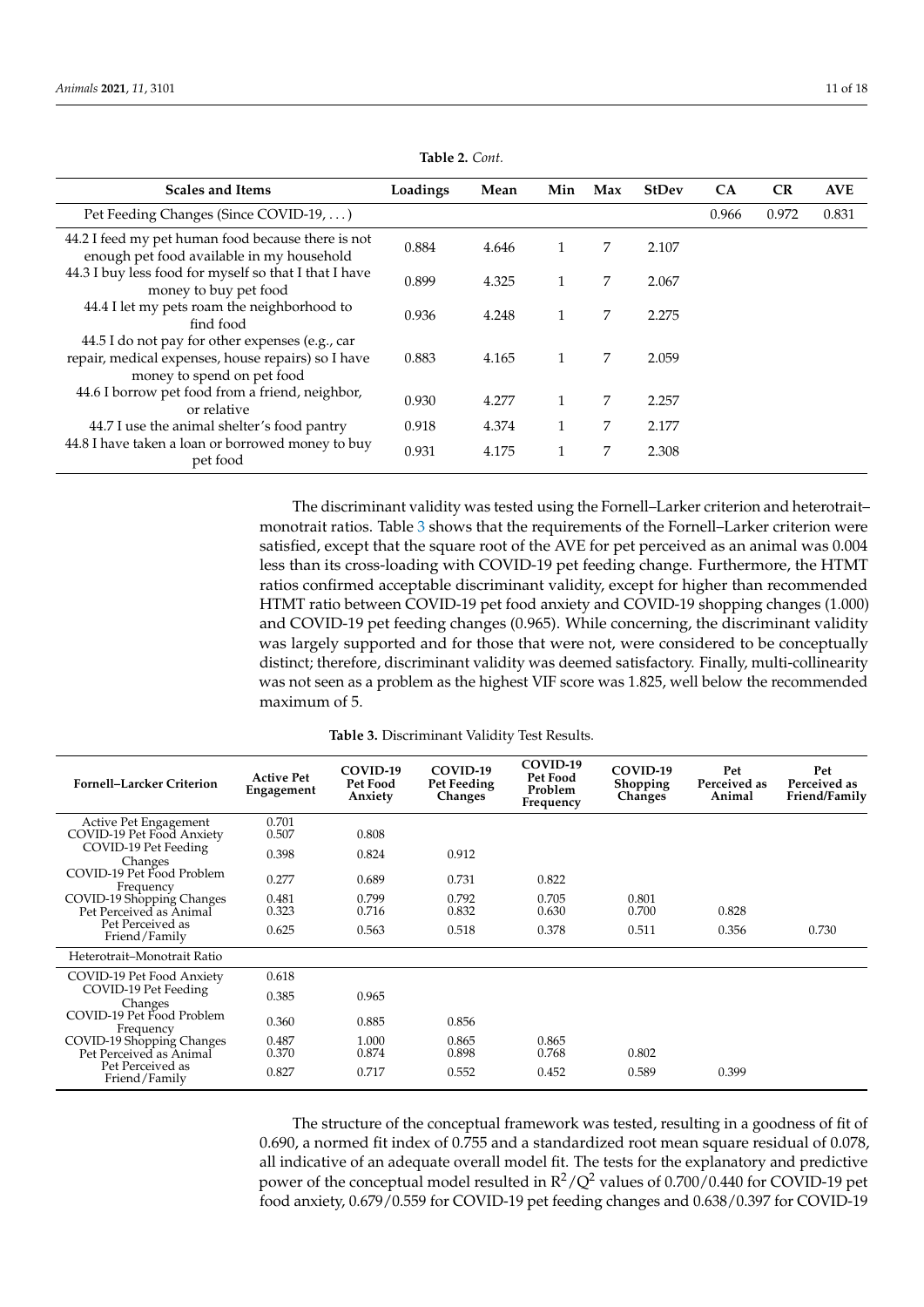pet food shopping changes. These results confirm that the explanatory power of the model is moderate to substantial and the predictive accuracy is considered medium to large. Thus, Is moderate to substantial and the predictive accuracy is considered med<br>the structure of the model is confirmed to be fit for hypothesis testing. tructure of the model is confirmed to be fit for hypothesis testing.<br>Table [4](#page-11-0) and Figure [2](#page-11-1) show the results of the hypothesis testing. Pet perceived as

Friend/family, perceived as an animal, active pet engagement and frequency of COVID-19 pet food problems all contribute to COVID-19 pet food anxiety supporting Hypotheses H1. pet food problems all contribute to COVID-19 pet food anxiety, supporting Hypotheses H1, H<sub>2</sub>, H<sub>3</sub> and H<sub>5</sub>. H<sub>4</sub> was not supported, as neither income, education, age nor biological sex were a significant influence on COVID-19 pet food anxiety. H6 and H7 were supported as COVID-19 pet food anxiety influenced COVID-19 changes in pet food shopping and pet feeding behaviors. It should be noted that the (standardized) coefficients for H6 and H7 are very large for marketing research. To this end, it is prudent to consider an alternative to what is a very close alignment of the constructs. Perhaps COVID-19 is such a strong and salient force of change that it is overwhelming those scales, essentially producing a general COVID-19 effect with some attitudinal/behavioral variations.

Table 4. Path Coefficients/Hypothesis Testing Results.

<span id="page-11-0"></span>

| <b>Hypothesized Relationship</b>                                     | Coefficient | <b>T</b> Stat | <i>p</i> Value |
|----------------------------------------------------------------------|-------------|---------------|----------------|
| H1: Pet Perceived as Friend/Family -> COVID-19 Pet Food Anxiety      | 0.195       | 3.447         | 0.001          |
| H2: Pet Perceived as Animal -> COVID-19 Pet Food Anxiety             | 0.382       | 6.304         | 0.000          |
| H3: Active Pet Engagement -> COVID-19 Pet Food Anxiety               | 0.161       | 2.890         | 0.004          |
| H4a: Income -> COVID-19 Pet Food Anxiety                             | 0.024       | 0.625         | 0.532          |
| H4b: Education -> COVID-19 Pet Food Anxiety                          | 0.020       | 0.516         | 0.606          |
| H4c: Age -> COVID-19 Pet Food Anxiety                                | $-0.018$    | 0.444         | 0.657          |
| H4d: Biological Sex -> COVID-19 Pet Food Anxiety                     | 0.047       | 1.327         | 0.184          |
| H5: COVID-19 Pet Food Problem Frequency -> COVID-19 Pet Food Anxiety | 0.329       | 5.280         | 0.000          |
| H6: COVID-19 Pet Food Anxiety -> COVID-19 Pet Food Shopping Changes  | 0.799       | 27.260        | 0.000          |
| H7: COVID-19 Pet Food Anxiety -> COVID-19 Pet Feeding Changes        | 0.824       | 33.060        | 0.000          |

 $Bold = p < 0.01$ .

<span id="page-11-1"></span>

**Figure 2.** Conceptual Model Results. \* *p* < 0.05; ns: not significant. **Figure 2.** Conceptual Model Results. \* *p* < 0.05; ns: not significant.

While biological sex was not found to be a significant predictor of pet food anxiety, there was some concern that the biological sex imbalance in the sample (156 males and 50 females) could have generality or bias implications; therefore, a post-hoc multigroup analysis was performed. A multigroup analysis examines relationship invariance across groups in the sample and the results indicated that the model hypotheses were supported for both sex subgroups, and two of the hypothesized relationships (H6: *p* = 0.040 and H7:  $p = 0.045$ ) were significantly stronger for females.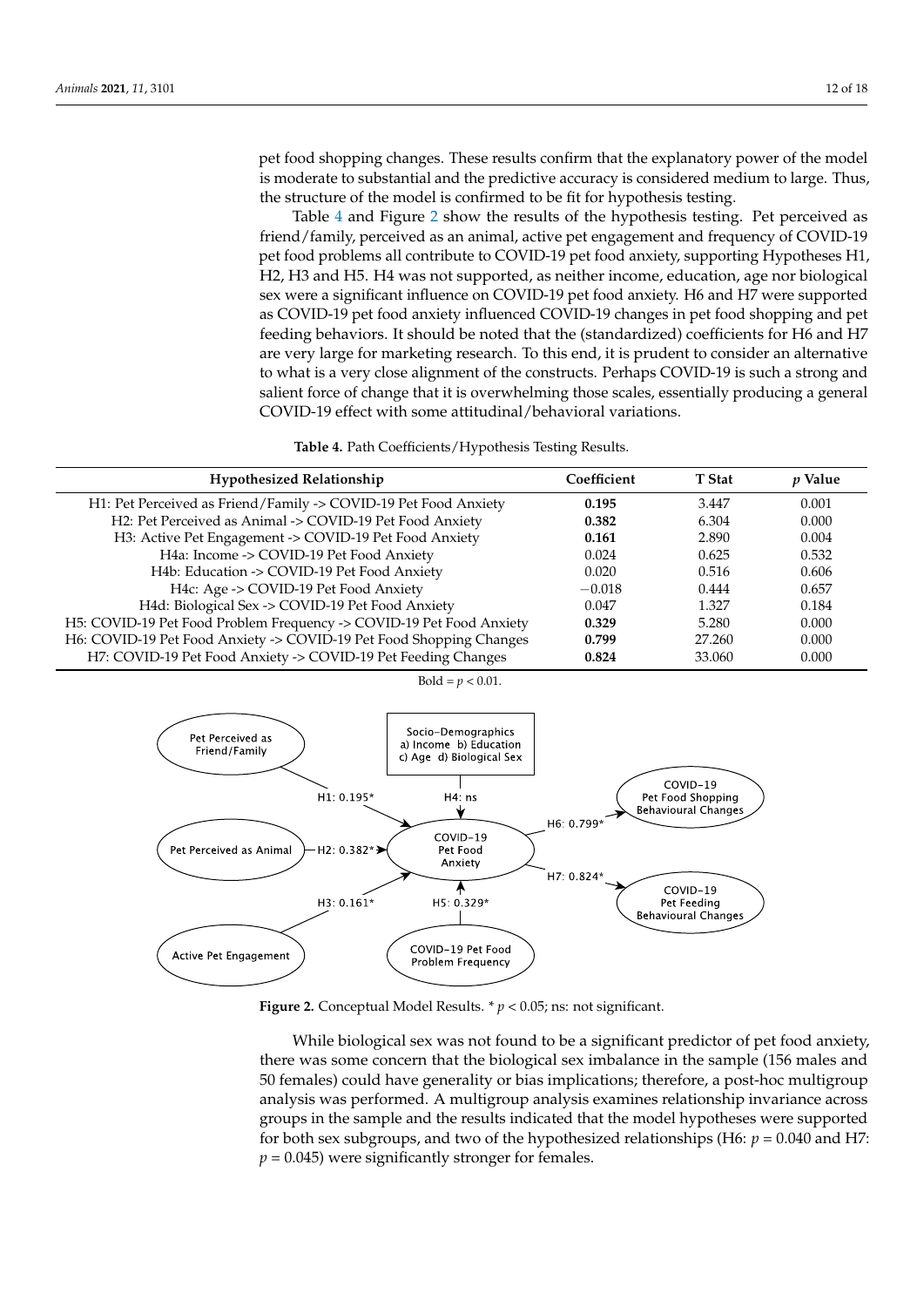# **4. Discussion**

This study seeks to understand the factors explaining US pet owners feeding and shopping behavior in Covidian times. Overall, the proposed model was found to have an adequate fit and explanatory power. The results emphasize the importance of pet perception, active pet engagement and the frequency that pet owners were unable to provide sufficient food for their pets as factors impacting the owner's exhibition of pet food anxiety. Sociodemographic factors were not found to have an impact. Pet owners experiencing pet food anxiety are more likely to make changes in feeding and shopping behavior in Covidian times.

The model confirms previous findings that the sociodemographic backgrounds of pet owners are not as relevant as earlier studies on pet ownership and pet food have reported. This finding is consistent with a previous recent study [\[2\]](#page-14-1). The study found that attitudes, experience and care for the pet appear to be more important drivers. This can be explained by the fact that in the US, pets are present across all social strata (APPA, 2021), and that the entire nation has had to cope with the disruption of COVID-19 and the resulting adverse effects, such as anxiety and stress, which have led to behavioral changes in shopping and feeding.

It is noteworthy that regardless of whether US pet owners perceive their pet as family or as an animal, they are equally likely to experience pet food anxiety. The classification of animal does not have a negative connotation and does not imply a lack of care and concern for the pet. According to Owns and Grauholz (2019), human–animal relationships can be as complex as human ones. Since the 1950s, the view of what is considered a family in the US has changed multiple times; non-traditional family structures can include interspecies families and thus people who identify themselves as pet parents [\[72\]](#page-17-3). Although Owns and Grauholz's study (2019) revealed that men in particular do not view themselves as pet parents, they use terminology, such as "take care" or "nurture", and this would imply a strong bond and concern for the pet. People who do not view themselves as pet parents emphasized the duties or chores associated with the pet, and others who were active in the animal rights movement had reservations towards the term pet parenthood for philosophical reasons [\[72\]](#page-17-3).

Unsurprisingly, pet owners who are actively engaged with their pets are more likely to suffer from pet food anxiety in Covidian times. These owners are likely aware that physical distancing, staying at home and shortages of staple food items, including pet food, somewhat limit optimal engagement. Following Kirk and Rifkin (2020), unpleasant past shopping experiences where pet owners were exposed to panic and competitive buying may have resulted in pet food anxiety [\[59\]](#page-16-16). Respectively, the behavioral changes in feeding and shopping can be considered as a strategy to cope with anxiety in challenging times.

#### **5. Managerial Implication**

The previously discussed findings are of relevance to several participants in the pet industry, particularly animal welfare organizations, veterinaries, managers of animal shelters, food banks and pantries and places where pet owners experiencing pet food anxiety can seek support. Veterinaries and animal welfare organizations could be investing in awareness campaigns and best practice advice related to healthy feeding strategies in the context of food insecurity. This may help to avoid the undesirable feeding practices of skipping days of feeding and suggest which kinds of human food are suitable as a replacement for or to stretch pet food. Furthermore, this may contribute to the prevention of animal neglect.

Managers and volunteers at animal shelters, food banks and pantries may want to consider the findings related to pet food anxiety and shopping. Understanding the psychological and evolutionary reasons behind competitive and panic buying behavior may help to design and facilitate stress and anxiety-free environments and experiences when receiving food assistance. This information is of particular importance to volunteers involved in the operation of these facilities. Volunteers could be trained to better deal with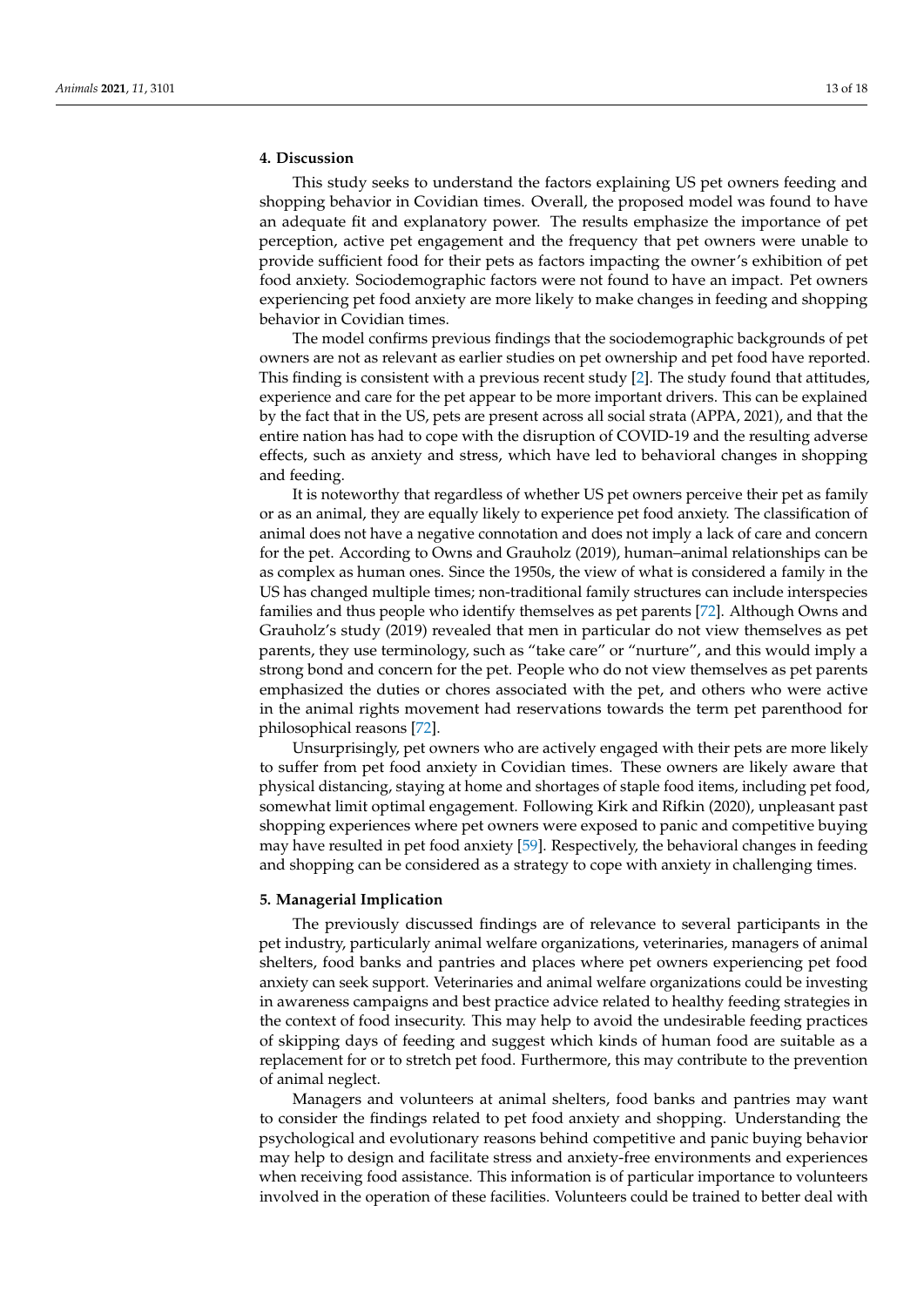these incidences because, for some, being reliant on these forms of assistance, even under normal circumstances, may be seen as shameful, stressful and have associated stigma. Depending on the extent of need and the availability of resources and volunteers, food and pet food deliveries may be a possibility in periods of high community transmission.

# **6. Future Research and Limitation**

The data of the present study was procured using Amazon-Mechanical Turk (Mturk), a well-developed crowd-sourcing platform that has operated for almost a decade. The platform attracted early criticism for its low pricing, but numerous studies have now utilized Mturk for their data collection and have found it to be equal to other forms of samples. According to Goodman and Paolacci (2017), a sample of Mturk workers tends to be more representative of the US population than college samples or in-person or online convenience samples [\[73\]](#page-17-4). However, a sample of Mturk workers is perhaps less representative than national probability samples and opt-panels [\[73–](#page-17-4)[75\]](#page-17-5). Therefore, the expectation is that the relationships of interest investigated in this paper were not strongly biased by the fact that data originated from a crowd-sourcing platform.

Given the conceptual framework of the model, the small number of studies focused on pet food in a context of food insecurity in Covidian times, and the present study addressing a very recent issue, it was felt that the research in its current form still adds value to the existing body of literature, as well as to participants in the pet industry.

Concerning the findings on pet food anxiety, it needs to be acknowledged that living in Covidian times means being exposed to ever-present uncertainty. The uncertainty related to COVID-19 restrictions, resultant panic buying and uncertain availability of pet food products may contribute to more anxiety. Even in an endemic world, the model may still be of relevance given that the emergence of new variants of COVID-19 can lead to anxiety and coping mechanism, such as panic shopping and hording. Similarly, the model may be partially relevant to other natural disasters that result in food and product shortages and the issue of anxiety is present. However, this is subject to future studies.

The specific pet food anxiety context of this study already implies some degree of uncertainty concerning food availability [\[25\]](#page-15-13); therefore, this form of anxiety needs to be seen as a genuine form of care. Hopefully, this anxiety does not diminish the contribution and value of service and companion animals towards human wellbeing and mental health.

Future research could focus on the hardship that COVID-19 is imposing on communities, specifically on people's mental health and wellbeing. Therefore, studies should address preferences for service and companion animals in private and public settings, building on the work of Schoenfeld Tacher et al. (2017) and Gibson and Oliva (2021) [\[34](#page-15-20)[,35\]](#page-15-21). Such investigation could use a best–worst approach to understand the tradeoffs pet owners are making when choosing among different alternatives, following Bir et al. (2017) [\[2\]](#page-14-1). This approach allows us to understand the tradeoffs consumers are making when choosing between different approaches.

Similarly, further studies may address pet food attribute preferences. This is a rather unexplored area in the academic literature and would allow pet food producers, processors and marketers to develop and adjust product and pet food formulas and match them with consumer needs. Such studies may present a relevant source of information compared to commissioned research conducted by food retailers. With respect to pet food anxiety, further study of consumer willingness to adapt to pandemic-like scenarios and the constructive responses to such by retailers and food assistance agencies are of further relevance.

Following Owns and Grauholz (2019) and Rauktis et al. (2017), the concepts of pet ownership, pet parenting and pet engagement should be studied in different social milieus and family settings [\[9](#page-15-1)[,72\]](#page-17-3). Human–animal interaction and the understanding of pet parenting/ownership is likely to be different in households with preschoolers, schoolchildren, teenagers and adult children [\[38\]](#page-16-0). A cross-country comparison is of interest as these concepts are influenced by culture and the effects of COVID-19.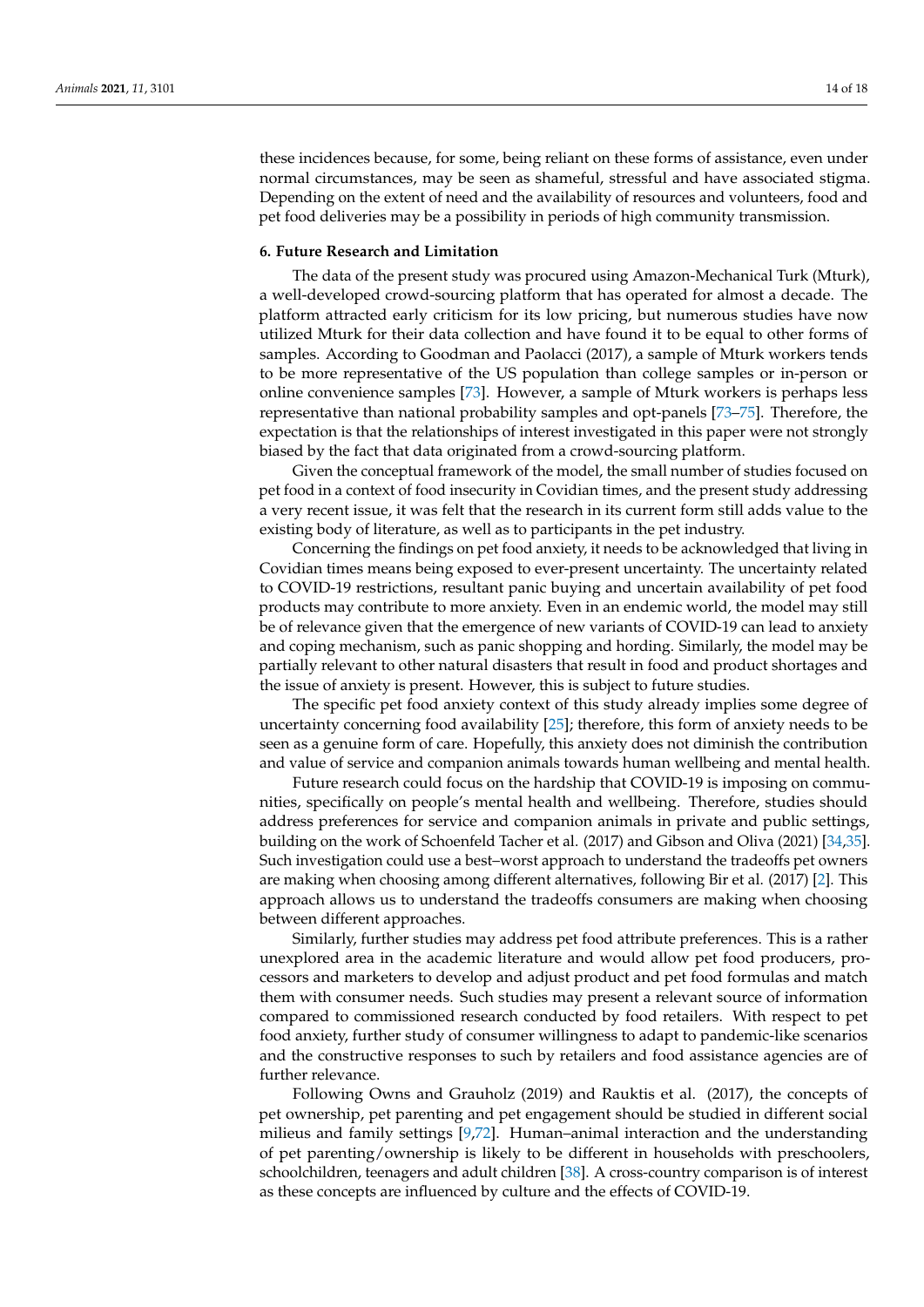Finally, there are many ways that the model could be developed or expanded. While the hypotheses devoted to demographic characteristics were not supported, perhaps the model should examine lifestyle disruptions, such as changes in health, employment status or family situation resulting from COVID-19. Additionally, COVID-19 may have created unanticipated pathways resulting in direct relationships between the exogenous variables and shopping/feeding behavior that operate independent of anxiety.

# **7. Conclusions**

This study is relevant to pet food retailers, vets and managers and volunteers at animal shelters, pet food pantries and food banks into the behavioral changes in feeding and pet food buying resulting from pet food anxiety in Covidian times. Partial least squares structural equation modelling showed that perceiving the pet as an animal or family/friend, as well as active engagement with the pet, heightens a sense of pet food anxiety. Similarly, past experiences where pet owners could not provide sufficient food for their pet im-pacts pet food anxiety, which leads to changes in pet food shopping and pet feeding behavior. Sociodemographic factors (biological sex, age, income and education) were not found to impact anxiety.

**Author Contributions:** Conceptualization, M.R. and D.L.D. methodology, D.L.D.; validation, M.R., D.L.D., formal analysis, D.L.D.; investigation, M.R., D.L.D.; resources, M.R., D.L.D.; data curation, D.L.D.; writing—original draft preparation, M.R.; writing—review and editing, D.L.D.; visualization, D.L.D.; project administration, M.R.; D.L.D. All authors have read and agreed to the published version of the manuscript.

**Funding:** No specific funding has been attributed to the project.

**Institutional Review Board Statement:** The study was conducted in accordance with the Declaration of Helsinki, and the protocol was approved by the Human Ethics Committee at Lincoln University, New Zealand in 2021 (HEC2021-41).

**Informed Consent Statement:** All participants gave their informed consent for inclusion before they participated in the study.

**Data Availability Statement:** The data presented in this study are available on request from the corresponding author.

**Acknowledgments:** This research did not receive any specific grant from funding agencies in the public, commercial or not-for-profit. The authors wish to express their gratitude to Luke W. Tepid for his refreshing advice on the topic matter.

**Conflicts of Interest:** The authors declare no conflict of interest in the context of this publication.

# **References**

- <span id="page-14-0"></span>1. American Pet Product Association. 2021–2022 APPA National Pet Owners Survey. Available online: [https://www.](https://www.americanpetproducts.org/pubs_survey.asp) [americanpetproducts.org/pubs\\_survey.asp](https://www.americanpetproducts.org/pubs_survey.asp) (accessed on 4 October 2021).
- <span id="page-14-1"></span>2. Bir, C.; Widmar, N.J.O.; Croney, C.C. Stated preferences for dog characteristics and sources of acquisition. *Animals* **2017**, *7*, 59. [\[CrossRef\]](http://doi.org/10.3390/ani7080059)
- <span id="page-14-2"></span>3. Young, J.; Pritchard, R.; Nottle, C.; Banwell, H. Pets, touch, and COVID-19: Health benefits from non-human touch through times of stress. *J. Behav. Econ. Policy* **2020**, *4*, 25–33.
- 4. Westgarth, C.; Christley, R.M.; Jewell, C.; German, A.J.; Boddy, L.M.; Christian, H.E. Dog owners are more likely to meet physical activity guidelines than people without a dog: An investigation of the association between dog ownership and physical activity levels in a UK community. *Sci. Rep.* **2019**, *9*, 1–10. [\[CrossRef\]](http://doi.org/10.1038/s41598-019-41254-6)
- 5. Bao, K.J.; Schreer, G. Pets and happiness: Examining the association between pet ownership and wellbeing. *Anthrozoös* **2016**, *29*, 283–296. [\[CrossRef\]](http://doi.org/10.1080/08927936.2016.1152721)
- 6. Wood, L.; Martin, K.; Christian, H.; Nathan, A.; Lauritsen, C.; Houghton, S.; Kawachi, I.; McCune, S. The pet factor-companion animals as a conduit for getting to know people, friendship formation and social support. *PLoS ONE* **2015**, *10*, e0122085. [\[CrossRef\]](http://doi.org/10.1371/journal.pone.0122085)
- <span id="page-14-3"></span>7. Lewis, A.; Krägeloh, C.U.; Shepherd, D. Pet ownership, attachment and health-rated quality of life in New Zealand. *Electron. J. Appl. Psychol. Gen. Artic.* **2009**, *5*, 96–101. [\[CrossRef\]](http://doi.org/10.7790/ejap.v5i1.138)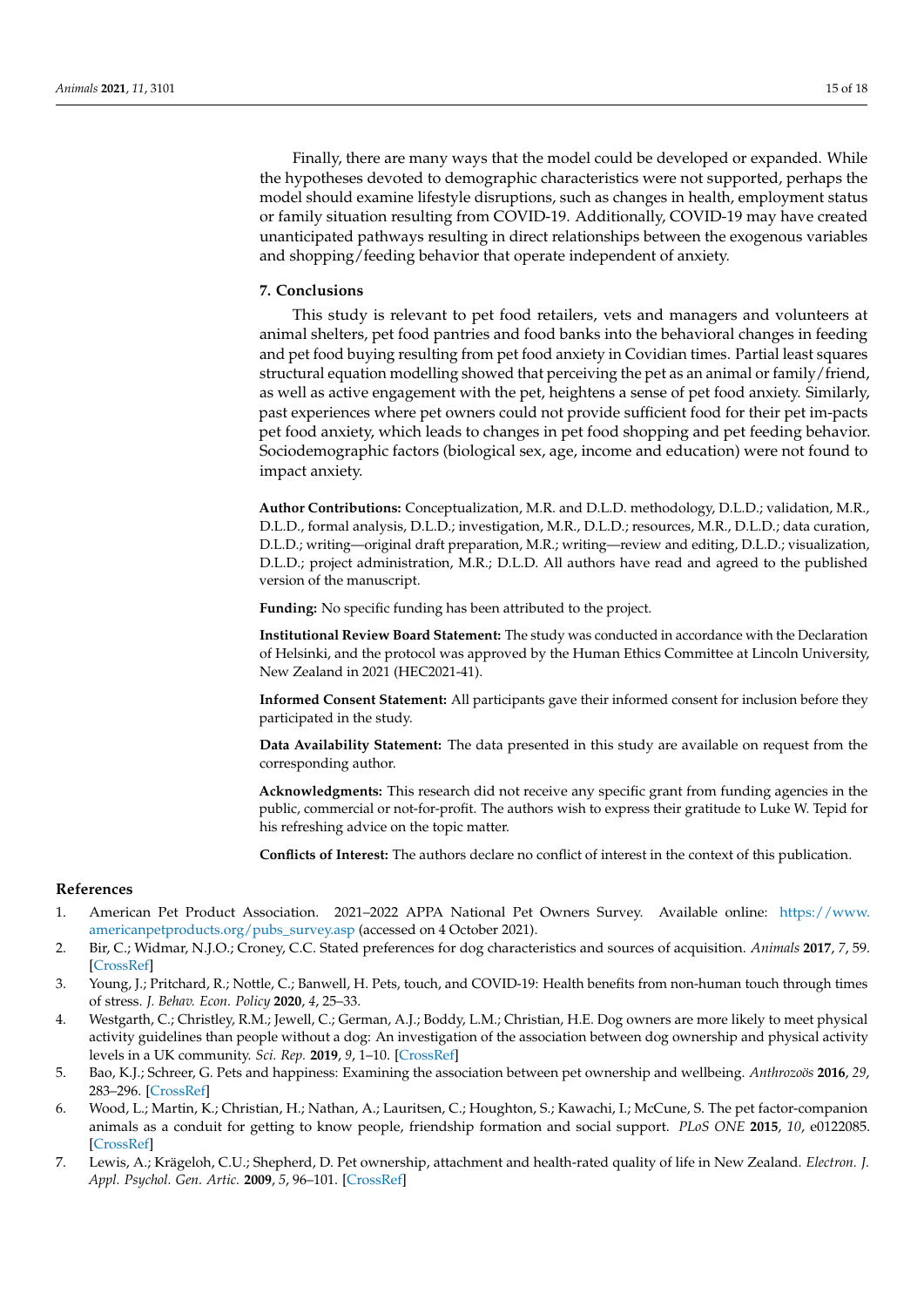- <span id="page-15-0"></span>8. Charles, N.; Davies, C.A. My Family and other Animals: Pets as Kin. In *Human and other Animals*; Palgrave Macmillan: London, UK, 2011; pp. 69–92.
- <span id="page-15-1"></span>9. Rauktis, M.E.; Rose, L.; Chen, Q.; Martone, R.; Martello, A. "Their pets are loved members of their family": Animal ownership, food insecurity, and the value of having pet food available in food banks. *Anthrozoös* **2017**, *30*, 581–593. [\[CrossRef\]](http://doi.org/10.1080/08927936.2017.1370225)
- <span id="page-15-2"></span>10. Lindsay, S.; Thiyagarajah, K. A scoping review of the benefits and challenges of using service dogs for finding and maintaining employment. *J. Occup. Rehabil.* **2021**, 1–17, preprint. [\[CrossRef\]](http://doi.org/10.1007/s10926-021-09980-9)
- 11. McCabe, E.; Brown, C.A.; Tan, M.C.; Gross, D.P.; Wilson, D.M.; Carr, E.; Miciak, M. Does fido have a foot in the door? Social housing companion animal policies and policy decision-making in a Canadian city. *Hous. Soc.* **2021**, *48*, 292–313. [\[CrossRef\]](http://doi.org/10.1080/08882746.2021.1881745)
- 12. McMichael, M.A.; Smith-Blackmore, M. Current rules and regulations for dogs working in assistance, service, and support roles. *Vet. Clin. N. Am. Small Anim. Pract.* **2021**, *51*, 821–837. [\[CrossRef\]](http://doi.org/10.1016/j.cvsm.2021.04.003)
- 13. Sacks, M.S. "They are truly marvellous cats": The importance of companion animals to US soldiers during the civil war. *J. Civ. War Era* **2021**, *11*, 224–254. [\[CrossRef\]](http://doi.org/10.1353/cwe.2021.0033)
- <span id="page-15-3"></span>14. Schmitz, R.M.; Carlisle, Z.T.; Tabler, J. "Companion, friend, four-legged fluff ball": The power of pets in the lives of LGBTQ+ young people experiencing homelessness. *Sexualities* **2021**, 1–23. [\[CrossRef\]](http://doi.org/10.1177/1363460720986908)
- <span id="page-15-4"></span>15. Weiss, E.; Miller, K.; Mohan-Gibbons, H.; Vela, C. Why Did You Choose This Pet? Adopters and Pet Selection Preferences in Five Animal Shelters in the United States. *Animals* **2012**, *2*, 144–159. [\[CrossRef\]](http://doi.org/10.3390/ani2020144)
- 16. Protopopova, A.; Brandifino, M.; Wynne, C.D. Preference assessments and structured potential adopter-dog interactions increase adoptions. *Appl. Anim. Behav. Sci.* **2016**, *176*, 87–95. [\[CrossRef\]](http://doi.org/10.1016/j.applanim.2015.12.003)
- <span id="page-15-5"></span>17. Bir, C.; Olynk Widmar, N.; Croney, C. Exploring social desirability bias in perceptions of dog adoption: All's well that ends well? Or does the method of adoption matter? *Animals* **2018**, *8*, 154. [\[CrossRef\]](http://doi.org/10.3390/ani8090154)
- <span id="page-15-6"></span>18. Widmar, N.O.; Bir, C.; Slipchenko, N.; Wolf, C.; Hansen, C.; Ouedraogo, F. Online procurement of pet supplies and willingness to pay for veterinary telemedicine. *Prev. Vet. Med.* **2020**, *181*, 1–11. [\[CrossRef\]](http://doi.org/10.1016/j.prevetmed.2020.105073) [\[PubMed\]](http://www.ncbi.nlm.nih.gov/pubmed/32634751)
- <span id="page-15-7"></span>19. Schleicher, M.; Cash, S.B.; Freeman, L.M. Determinants of pet food purchasing decisions. *Can. Vet. J.* **2019**, *60*, 644–650.
- <span id="page-15-8"></span>20. Banton, S.; Baynham, A.; Pezzali, J.G.; von Massow, M.; Shoveller, A.K. Grains on the brain: A survey of dog owner purchasing habits related to grain-free dry dog foods. *PLoS ONE* **2021**, *16*, e0250806. [\[CrossRef\]](http://doi.org/10.1371/journal.pone.0250806) [\[PubMed\]](http://www.ncbi.nlm.nih.gov/pubmed/34010328)
- <span id="page-15-9"></span>21. Bir, C.; Ortez, M.; Olynk Widmar, N.J.; Wolf, C.A.; Hansen, C.; Ouedraogo, F.B. Familiarity and use of veterinary services by US resident dog and cat owners. *Animals* **2020**, *10*, 483. [\[CrossRef\]](http://doi.org/10.3390/ani10030483)
- <span id="page-15-10"></span>22. Applebaum, J.W.; Peek, C.W.; Zsembik, B.A. Examining US pet ownership using the General Social Survey. *Soc. Sci. J.* **2020**, 1–10. [\[CrossRef\]](http://doi.org/10.1080/03623319.2020.1728507)
- <span id="page-15-11"></span>23. Applebaum, J.W.; Tomlinson, C.A.; Matijczak, A.; McDonald, S.E.; Zsembik, B.A. The concerns, difficulties, and stressors of caring for pets during COVID-19: Results from a large survey of US PET owners. *Animals* **2020**, *10*, 1882. [\[CrossRef\]](http://doi.org/10.3390/ani10101882) [\[PubMed\]](http://www.ncbi.nlm.nih.gov/pubmed/33076475)
- <span id="page-15-12"></span>24. Kogan, L.R.; Erdman, P.; Bussolari, C.; Currin-McCulloch, J.; Packman, W. The initial months of COVID-19: Dog owners' veterinary-related concerns. *Front. Vet. Sci.* **2021**, *8*, 629121. [\[CrossRef\]](http://doi.org/10.3389/fvets.2021.629121)
- <span id="page-15-13"></span>25. Arluke, A. Coping with Pet Food Insecurity in Low-Income Communities. *Anthrozoös* **2021**, *34*, 339–358. [\[CrossRef\]](http://doi.org/10.1080/08927936.2021.1898215)
- <span id="page-15-14"></span>26. Fong, K.; Wright, R.A.; Wimer, C. The cost of free assistance: Why low-income individuals do not access food pantries. *J. Sociol. Soc. Welf.* **2016**, *43*, 71–93.
- 27. Hoy-Gerlach, J.; Rauktis, M.; Newhill, C. Non-human animal companionship: A crucial support for people during the covid-19 pandemic. *Soc. Regist.* **2020**, *4*, 109–120. [\[CrossRef\]](http://doi.org/10.14746/sr.2020.4.2.08)
- 28. Rauktis, M.E.; Lee, H.; Bickel, L.; Giovengo, H.; Nagel, M.; Cahalane, H. Food security challenges and health opportunities of companion animal ownership for low-income adults. *J. Evid. Based Soc. Work* **2020**, *17*, 662–676. [\[CrossRef\]](http://doi.org/10.1080/26408066.2020.1781726)
- <span id="page-15-15"></span>29. Rauktis, M.E.; Hoy-Gerlach, J.; Sewall, C.J.; Lee, H.; Bickel, L. Preliminary Findings of a Ten-Item Scale to Assess the Commitment of Low-Income Owners to Their Companion Animals. *Anthrozoös* **2021**, *34*, 109–126. [\[CrossRef\]](http://doi.org/10.1080/08927936.2021.1878682)
- <span id="page-15-16"></span>30. Eagly, A.H.; Chaiken, S. *The Psychology of Attitudes*; Harcourt Brace Jovanovich College Publishers: Fort Worth, TX, USA, 1993.
- <span id="page-15-17"></span>31. Bir, C.; Widmar, N.J.O.; Croney, C.C. *Public Perceptions of Dog Acquisition: Sources, Rationales and Expenditures*; Center for Animal Welfare Science at Purdue University: West Lafayette, IN, USA, 2016; Available online: [https://www.vet.purdue.edu/CAWS/](https://www.vet.purdue.edu/CAWS/files/documents/20160602-public-perceptions-of-dog-acquisition.pdf) [files/documents/20160602-public-perceptions-of-dog-acquisition.pdf](https://www.vet.purdue.edu/CAWS/files/documents/20160602-public-perceptions-of-dog-acquisition.pdf) (accessed on 3 October 2021).
- <span id="page-15-18"></span>32. Bir, C.; Widmar, N.J.O.; Croney, C.C. The Whole "Kitten"-Caboodle: Perceived differences in veterinary and general population opinions regarding cat behavior and health. *Open J. Vet. Med.* **2016**, *6*, 177–192. [\[CrossRef\]](http://doi.org/10.4236/ojvm.2016.612021)
- <span id="page-15-19"></span>33. Ortez, M.; Bir, C.; Widmar, N.O.; Wolf, C.A. Perceptions of Prominent Animal Welfare and Veterinary Care Organizations in the United States. *Animals* **2020**, *10*, 472. [\[CrossRef\]](http://doi.org/10.3390/ani10030472)
- <span id="page-15-20"></span>34. Gibson, P.E.; Oliva, J.L. Public Perceptions of Australian Assistance Dogs: Happier and Better Used Than Companion Dogs. *J. Appl. Anim. Welf. Sci.* **2021**, 1–13, preprint. [\[CrossRef\]](http://doi.org/10.1080/10888705.2021.1931869)
- <span id="page-15-21"></span>35. Schoenfeld-Tacher, R.; Hellyer, P.; Cheung, L.; Kogan, L. Public perceptions of service dogs, emotional support dogs, and therapy dogs. *Int. J. Environ. Res. Public Health* **2017**, *14*, 642. [\[CrossRef\]](http://doi.org/10.3390/ijerph14060642)
- <span id="page-15-22"></span>36. Izaguirre, E.R.; Montiel, D.O. Roaming the Campus: University Stakeholders' Perceptions of, and Interactions with, Campus Cats and Dogs. *Anthrozoös* **2021**, *34*, 423–439. [\[CrossRef\]](http://doi.org/10.1080/08927936.2021.1898213)
- <span id="page-15-23"></span>37. Ellingsen, K.; Zanella, A.J.; Bjerkås, E.; Indrebø, A. The relationship between empathy, perception of pain and attitudes toward pets among Norwegian dog owners. *Anthrozoös* **2010**, *23*, 231–243. [\[CrossRef\]](http://doi.org/10.2752/175303710X12750451258931)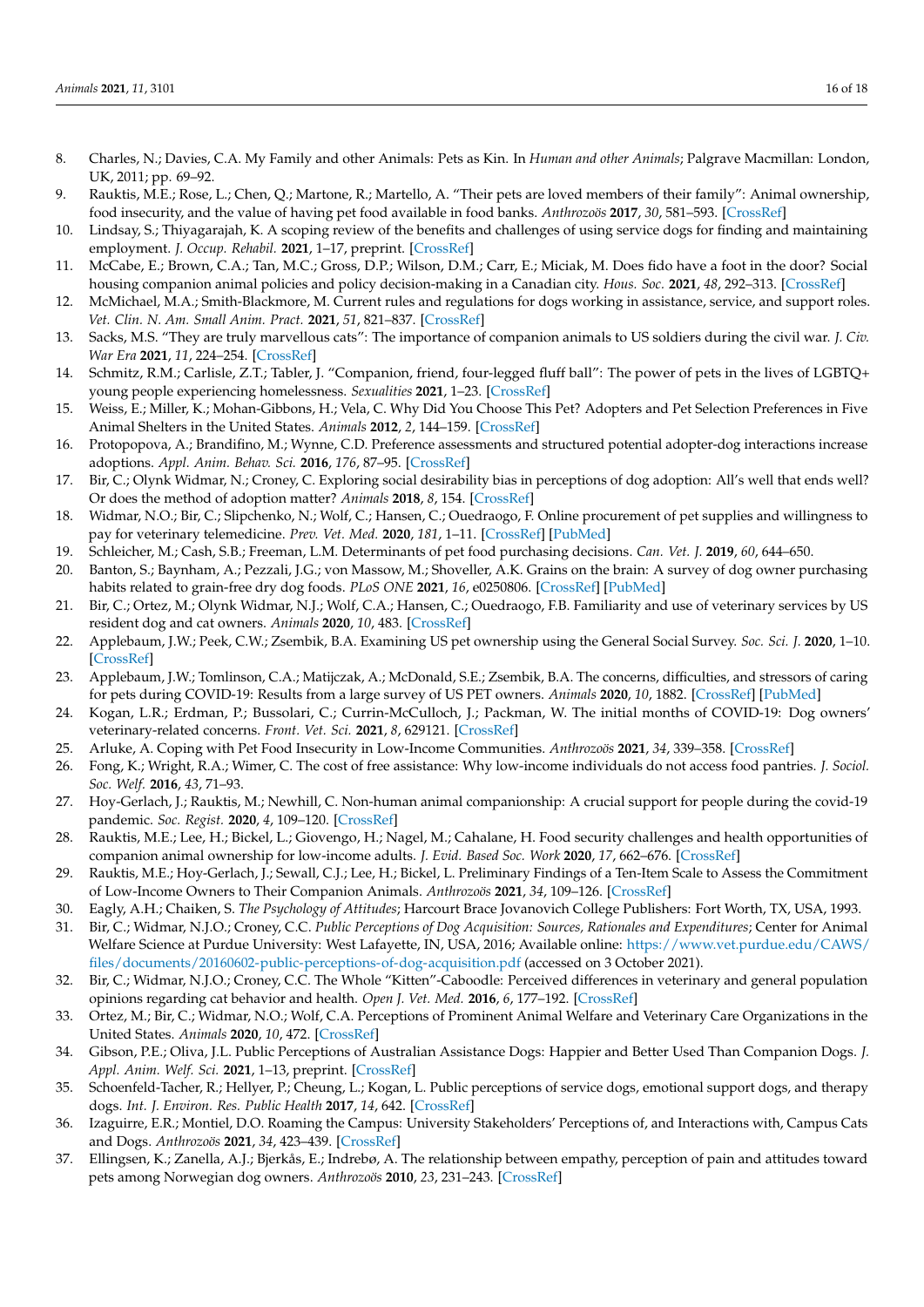- <span id="page-16-0"></span>38. Haggerty Davis, J.; Gerace, L.; Summers, J. Pet-Care Management in Child-Rearing Families. *Anthrozoös* **2015**, *2*, 189–193. [\[CrossRef\]](http://doi.org/10.2752/089279389787058046)
- <span id="page-16-1"></span>39. Fifield, S.J.; Forsyth, D.K. A pet for the children: Factors related to family pet ownership. *Anthrozoös* **1999**, *12*, 24–32. [\[CrossRef\]](http://doi.org/10.2752/089279399787000426)
- <span id="page-16-2"></span>40. Glanville, C.R.; Hemsworth, P.H.; Coleman, G.J. Conceptualising dog owner motivations: The Pet Care Competency model and role of 'duty of care'. *Anim. Welf.* **2020**, *29*, 271–284. [\[CrossRef\]](http://doi.org/10.7120/09627286.29.3.271)
- <span id="page-16-3"></span>41. Campbell, A.M.; Thompson, S.L.; Harris, T.L.; Wiehe, S.E. Intimate partner violence and pet abuse: Responding law enforcement officers' observations and victim reports from the scene. *J. Interpers. Violence* **2021**, *36*, 2353–2372. [\[CrossRef\]](http://doi.org/10.1177/0886260518759653)
- 42. Fitzgerald, A.J.; Barrett, B.J.; Stevenson, R.; Fritz, P.A.T. Domestic Violence and Animal Abuse. In *The Routledge International Handbook of Domestic Violence and Abuse*; Routledge: New York, NY, USA, 2021.
- <span id="page-16-4"></span>43. Randour, M.L.; Smith-Blackmore, M.; Blaney, N.; DeSousa, D.; Guyony, A.A. Animal abuse as a type of trauma: Lessons for human and animal service professionals. *Trauma Violence Abus.* **2021**, *22*, 277–288. [\[CrossRef\]](http://doi.org/10.1177/1524838019843197) [\[PubMed\]](http://www.ncbi.nlm.nih.gov/pubmed/31043145)
- <span id="page-16-5"></span>44. Gerrard, E. Owner Compliance—Educating Clients to Act on Pet Care Advice. 2015. Available online: [https://www.vettimes.co.](https://www.vettimes.co.uk) [uk](https://www.vettimes.co.uk) (accessed on 4 October 2021).
- <span id="page-16-6"></span>45. Jalongo, M.R. Pet Keeping in the Time of COVID-19: The Canine and Feline Companions of Young Children. *Early Child. Educ. J.* **2021**, 1–11, preprint. [\[CrossRef\]](http://doi.org/10.1007/s10643-021-01251-9)
- <span id="page-16-7"></span>46. Applebaum, J.W.; Adams, B.L.; Eliasson, M.N.; Zsembik, B.A.; McDonald, S.E. How pets factor into healthcare decisions for COVID-19: A One Health perspective. *One Health* **2020**, *11*, 100176. [\[CrossRef\]](http://doi.org/10.1016/j.onehlt.2020.100176)
- <span id="page-16-8"></span>47. Gillum, R.F.; Obisesan, T.O. Living with companion animals, physical activity and mortality in a US national cohort. *Int. J. Environ. Res. Public Health* **2010**, *7*, 2452–2459. [\[CrossRef\]](http://doi.org/10.3390/ijerph7062452)
- <span id="page-16-9"></span>48. Vinassa, M.; Vergnano, D.; Valle, E.; Giribaldi, M.; Nery, J.; Prola, L.; Bergero, D.; Schiavone, A. Profiling Italian cat and dog owners' perception of pet food quality and their purchasing habits. *BMC Vet. Res.* **2020**, *16*, 1–10. [\[CrossRef\]](http://doi.org/10.1186/s12917-020-02357-9)
- 49. Pirsich, W.; von Hardenberg, L.M.; Theuvsen, L. The pet food industry: An innovative distribution channel for marketing feed products from welfare friendly production to consumers? *Int. J. Food Syst. Dyn.* **2017**, *8*, 250–261.
- <span id="page-16-10"></span>50. Morelli, G.; Stefanutti, D.; Ricci, R. A Survey among Dog and Cat Owners on Pet Food Storage and Preservation in the Households. *Animals* **2021**, *11*, 273. [\[CrossRef\]](http://doi.org/10.3390/ani11020273) [\[PubMed\]](http://www.ncbi.nlm.nih.gov/pubmed/33494534)
- <span id="page-16-11"></span>51. Hobbs, J.E. Food supply chains during the COVID-19 pandemic. *Can. J. Agric. Econ.* **2020**, *68*, 171–176. [\[CrossRef\]](http://doi.org/10.1111/cjag.12237)
- <span id="page-16-12"></span>52. Islam, T.; Pitafi, A.H.; Arya, V.; Wang, Y.; Akhtar, N.; Mubarik, S.; Xiaobei, L. Panic buying in the COVID-19 pandemic: A multi-country examination. *J. Retail. Consum. Serv.* **2021**, *59*, 102357. [\[CrossRef\]](http://doi.org/10.1016/j.jretconser.2020.102357)
- <span id="page-16-13"></span>53. Hall, C.M.; Fieger, P.; Prayag, G.; Dyason, D. Panic buying and consumption displacement during COVID-19: Evidence from New Zealand. *Economies* **2021**, *9*, 46. [\[CrossRef\]](http://doi.org/10.3390/economies9020046)
- 54. Eger, L.; Komárková, L.; Egerová, D.; Mičík, M. The effect of COVID-19 on consumer shopping behaviour: Generational cohort perspective. *J. Retail. Consum. Serv.* **2021**, *61*, 1–11. [\[CrossRef\]](http://doi.org/10.1016/j.jretconser.2021.102542)
- <span id="page-16-20"></span>55. Koch, J.; Frommeyer, B.; Schewe, G. Online shopping motives during the COVID-19 pandemic—Lessons from the crisis. *Sustainability* **2020**, *12*, 10247. [\[CrossRef\]](http://doi.org/10.3390/su122410247)
- 56. O'Connell, M.; De Paula, Á.; Smith, K. Preparing for a pandemic: Spending dynamics and panic buying during the COVID-19 first wave. *Fisc. Stud.* **2020**, *42*, 1–16. [\[CrossRef\]](http://doi.org/10.1111/1475-5890.12271)
- <span id="page-16-14"></span>57. Martin-Neuninger, R.; Ruby, M.B. What does food retail research tell us about the implications of Coronavirus (COVID-19) for grocery purchasing habits? *Front. Psychol.* **2020**, *11*, 1448. [\[CrossRef\]](http://doi.org/10.3389/fpsyg.2020.01448)
- <span id="page-16-15"></span>58. Hillen, J. Online food prices during the COVID-19 pandemic. *Agribusiness* **2021**, *37*, 91–107. [\[CrossRef\]](http://doi.org/10.1002/agr.21673) [\[PubMed\]](http://www.ncbi.nlm.nih.gov/pubmed/33362338)
- <span id="page-16-16"></span>59. Kirk, C.P.; Rifkin, L.S. I'll trade you diamonds for toilet paper: Consumer reacting, coping and adapting behaviors in the COVID-19 pandemic. *J. Bus. Res.* **2020**, *117*, 124–131. [\[CrossRef\]](http://doi.org/10.1016/j.jbusres.2020.05.028)
- <span id="page-16-17"></span>60. Richards, T.J.; Rickard, B. COVID-19 impact on fruit and vegetable markets. *Can. J. Agric. Econ. Rev. Can. D'agroecon.* **2020**, *68*, 189–194. [\[CrossRef\]](http://doi.org/10.1111/cjag.12231)
- <span id="page-16-18"></span>61. Hobbs, J.E. The Covid-19 pandemic and meat supply chains. *Meat Sci.* **2021**, *181*, 1–6. [\[CrossRef\]](http://doi.org/10.1016/j.meatsci.2021.108459) [\[PubMed\]](http://www.ncbi.nlm.nih.gov/pubmed/33602591)
- <span id="page-16-19"></span>62. Naeem, M. Do social media platforms develop consumer panic buying during the fear of Covid-19 pandemic. *J. Retail. Consum. Serv.* **2021**, *58*, 1–10. [\[CrossRef\]](http://doi.org/10.1016/j.jretconser.2020.102226)
- <span id="page-16-21"></span>63. Sharma, A.; Jhamb, D. Changing Consumer Behaviours Towards Online Shopping-An Impact Of Covid 19. *Acad. Mark. Stud. J.* **2020**, *24*, 1–10.
- <span id="page-16-22"></span>64. Murphy, P. Steak and bleach as science communication heroes? The rise of post-corona, posthuman irony. *J. Sci. Commun.* **2021**, *20*, 1–33. [\[CrossRef\]](http://doi.org/10.22323/2.20050203)
- <span id="page-16-23"></span>65. Pantano, E.; Pizzi, G.; Scarpi, D.; Dennis, C. Competing during a pandemic? Retailers' ups and downs during the COVID-19 outbreak. *J. Bus. Res.* **2020**, *116*, 209–213. [\[CrossRef\]](http://doi.org/10.1016/j.jbusres.2020.05.036)
- <span id="page-16-24"></span>66. Hair, J.F.; Ringle, C.M.; Sarstedt, M. PLS-SEM: Indeed a silver bullet. *J. Mark. Theory Pract.* **2011**, *19*, 139–152. [\[CrossRef\]](http://doi.org/10.2753/MTP1069-6679190202)
- <span id="page-16-25"></span>67. Surie, M.L. An Exploratory Study on the Pet Food Purchasing Behaviour of New Zealand Consumers. Honors Dissertation, Lincoln University, 2014. Available online: <http://dspace.lincoln.ac.nz/handle/10182/6407> (accessed on 30 September 2021).
- <span id="page-16-26"></span>68. Hair, J.F.; Risher, J.J.; Sarstedt MRingle, C.M. When to use and how to report the results of PLS-SEM. *Eur. Bus. Rev.* **2018**, *3*, 2–24. [\[CrossRef\]](http://doi.org/10.1108/EBR-11-2018-0203)